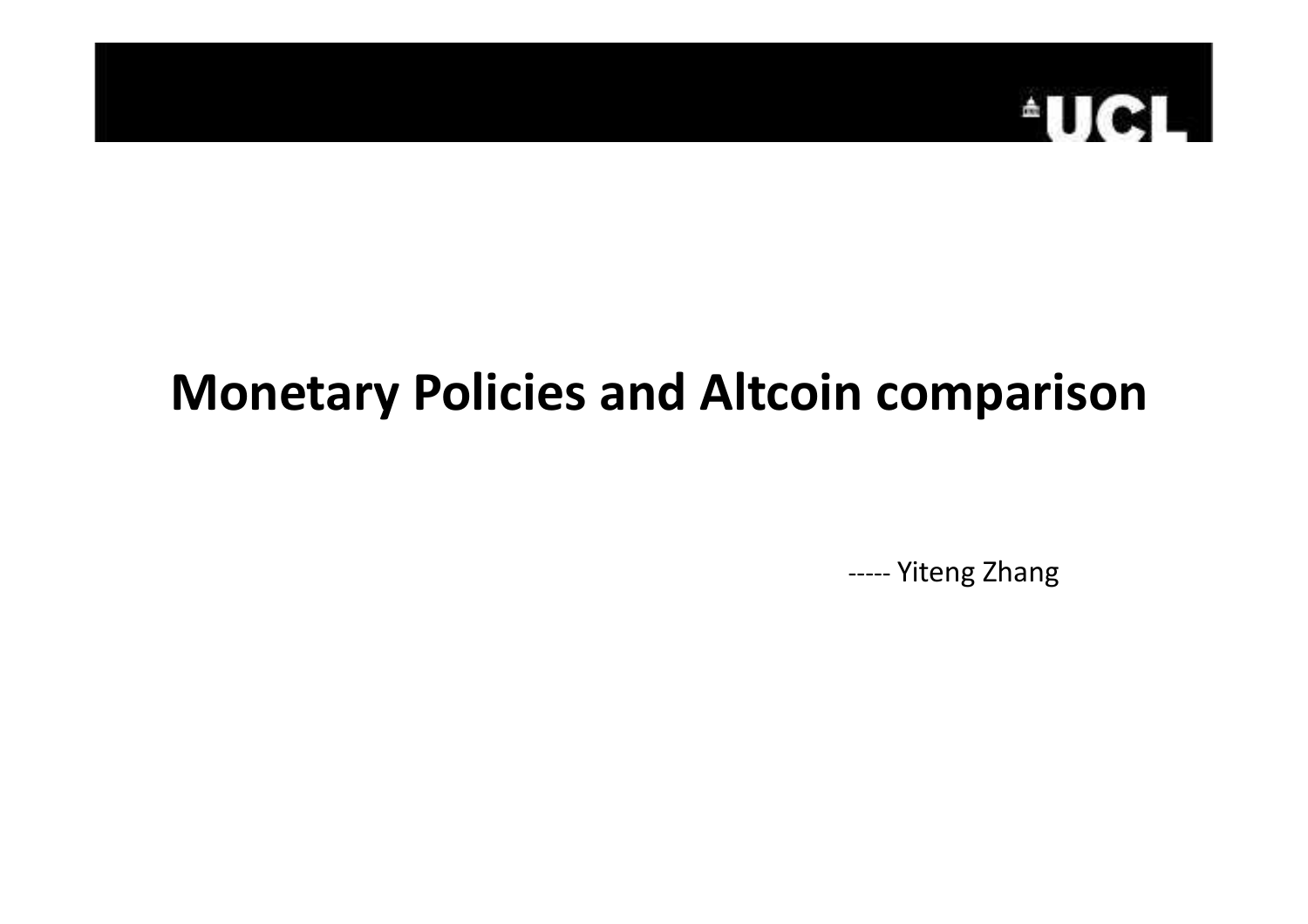# **ELITER**

- Monetary Policy
- Monetary Policy for Cryptocurrency
- Altcoin Examples
- Bitcoin Case Study Example
- Altcoin Case Study and Comparison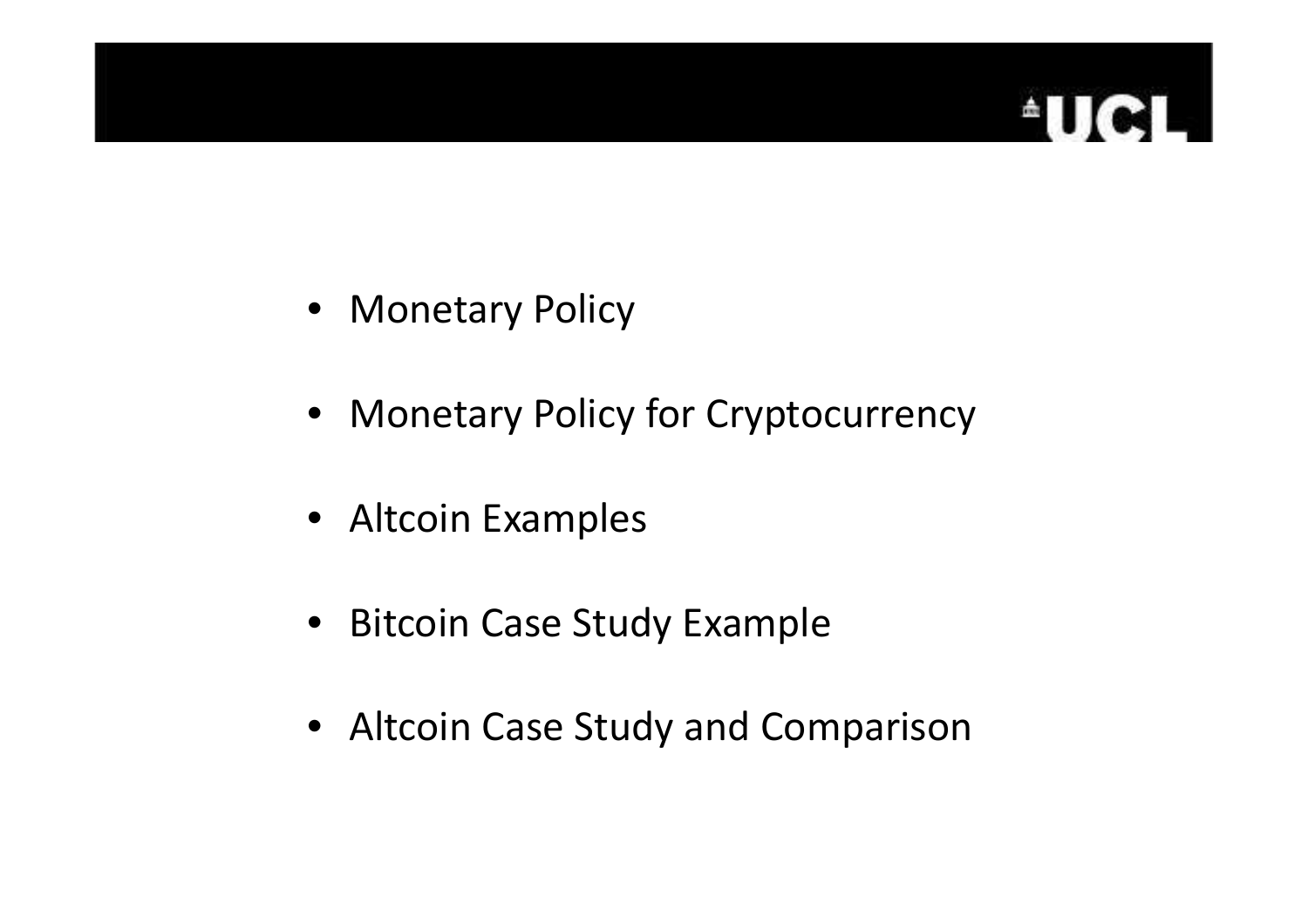

#### **Traditional Monetary PolicyAndCryptocurrency Monetary Policy**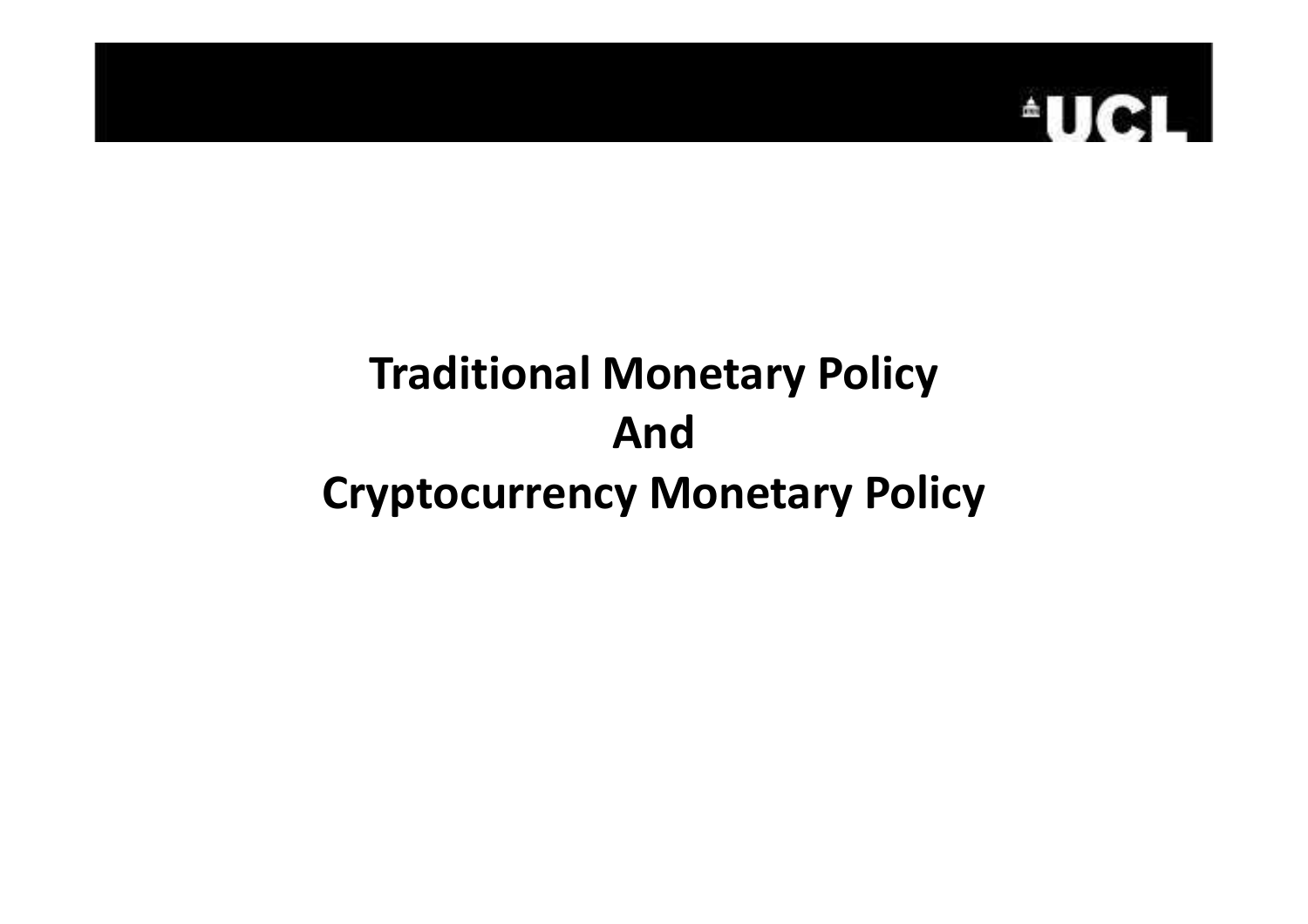# ind.

#### **Monetary Policy**

• What is Monetary Policy?

Monetary Authority (eg Federal Reserve, BoE) Supply of Money

- Types
	- 1. Expansionary
	- 2. Contractionary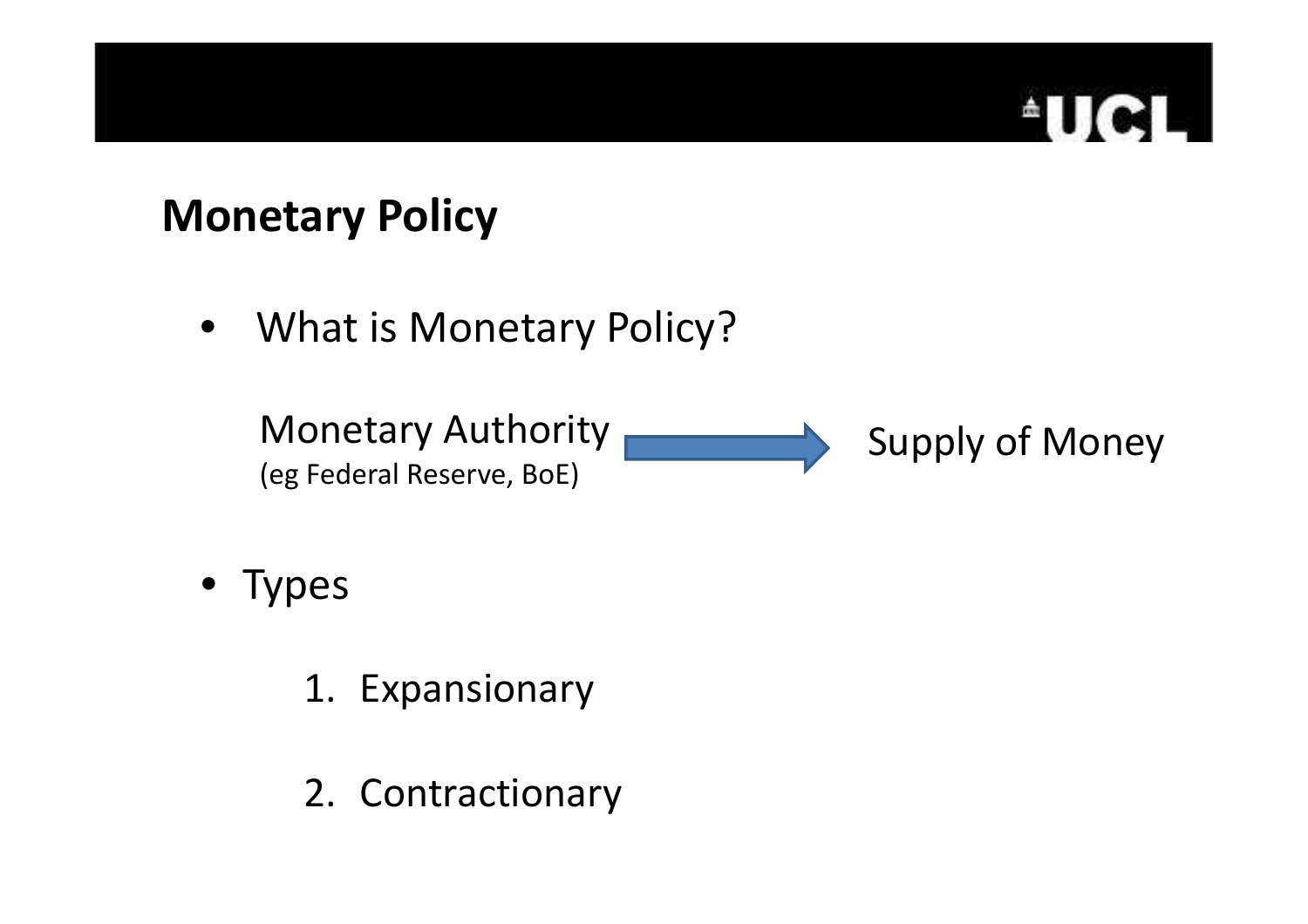

- Impacts of Monetary Policy
	- Control Inflation
	- Interest Rates
	- Business Cycle
	- Spending
	- Employment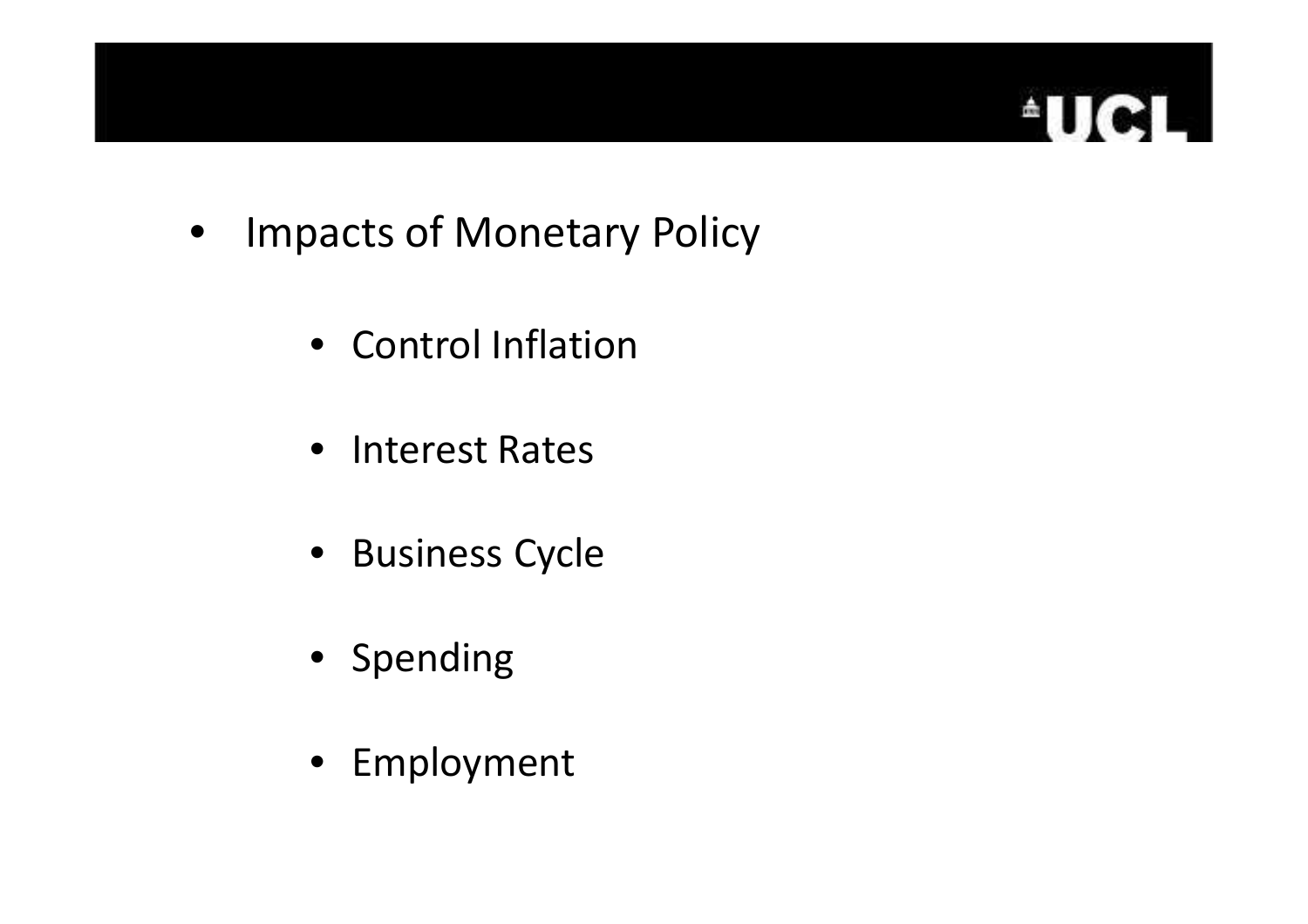# **ELITORI**

#### **Monetary Policy For Cryptocurrency**

• Pre-defined

More like an observation or fact rather than a method

- Types
- 1. Growth Coins --- Inflationary
- 2. Fixed Coins --- Deflationary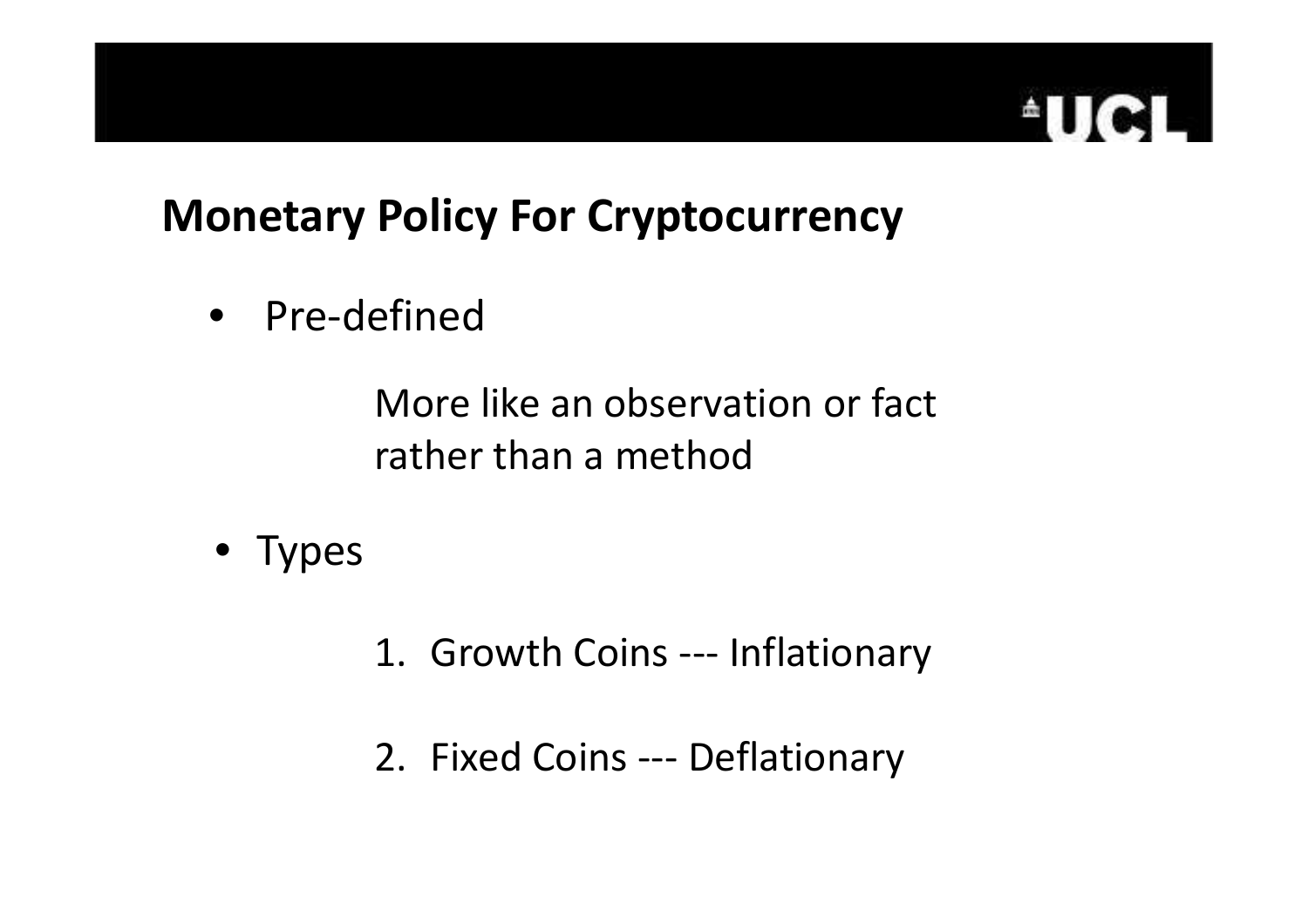

- Impacts of Monetary Policy
	- Incentive for miners
	- Investment (or Speculation)
	- $\bullet$ Hash Rate
	- Survival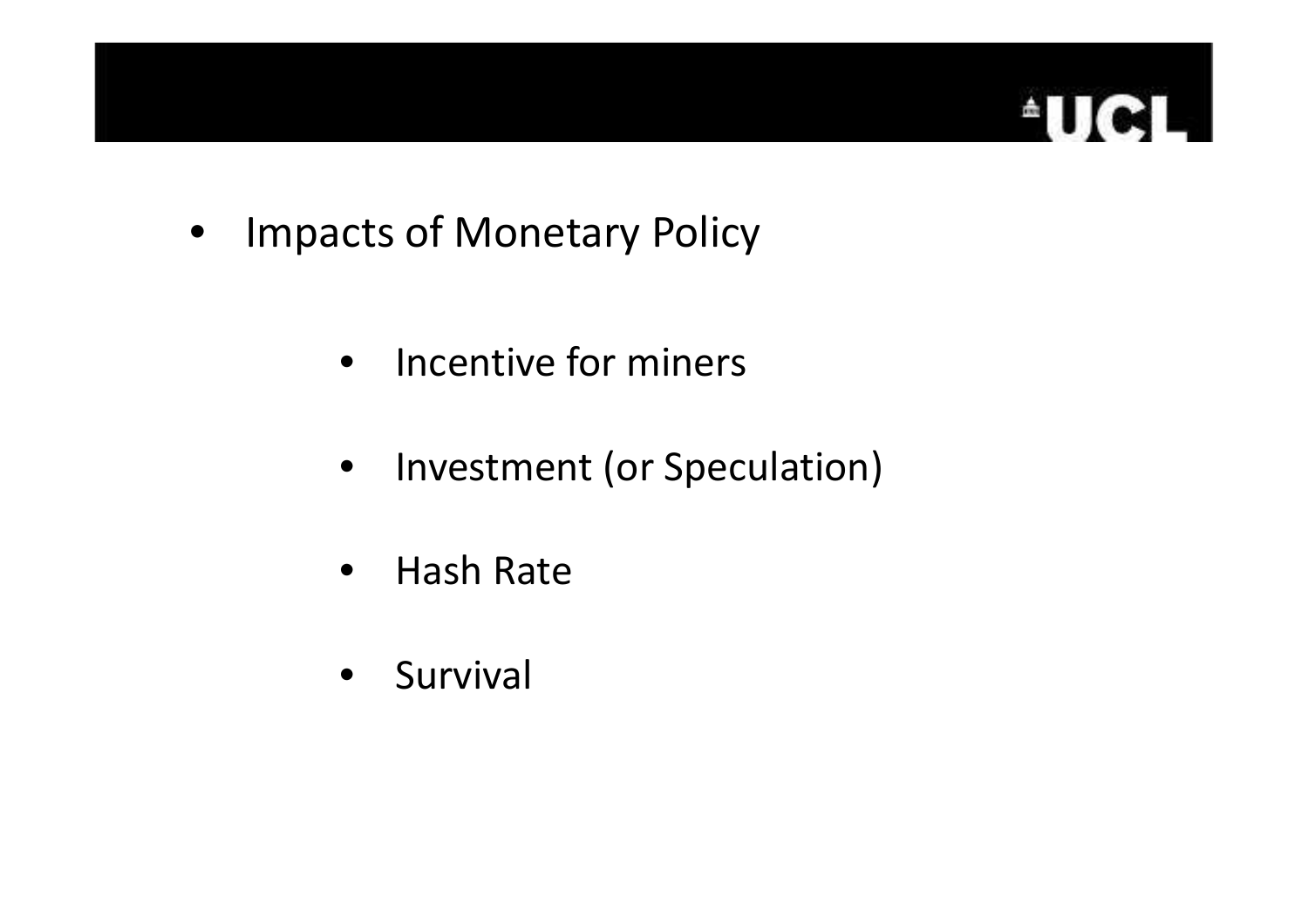# **ETTel**

#### Real Financial World

- Control Inflation
- $\bullet$ Interest Rates
- Business Cycle
- Spending
- $\bullet$ Employment

#### Cryptocurrency

- $\bullet$ Incentive for miners
- • Investment (or Speculation)
- $\bullet$ Hash Rate
- $\bullet$ Survival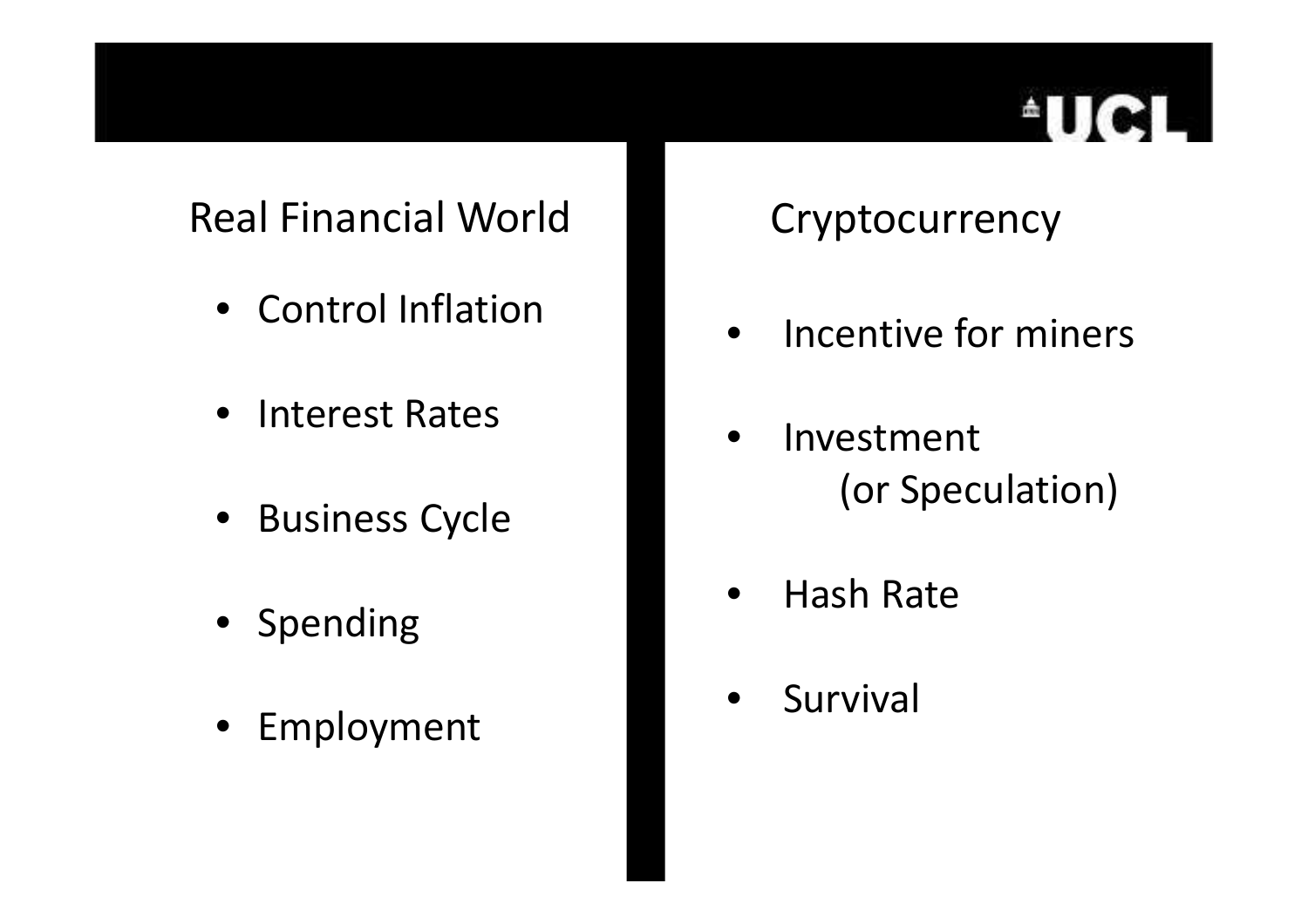#### $\lceil$ ed 最上

#### **It seems like…**

• Traditional monetary policyMoving economy forward…

• Cryptocurrency monetary policyFighting for the survival…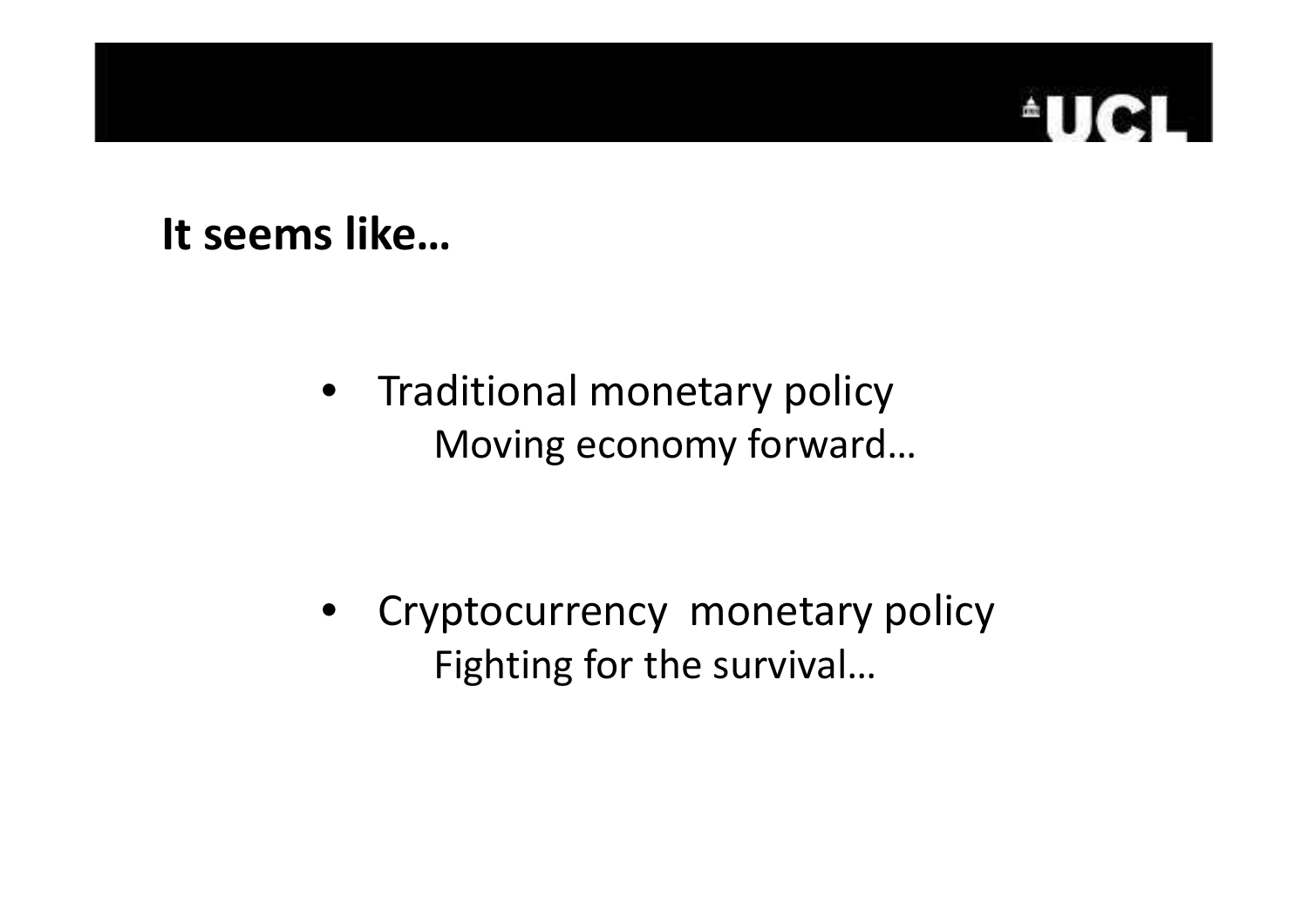

#### **Altcoin Examples**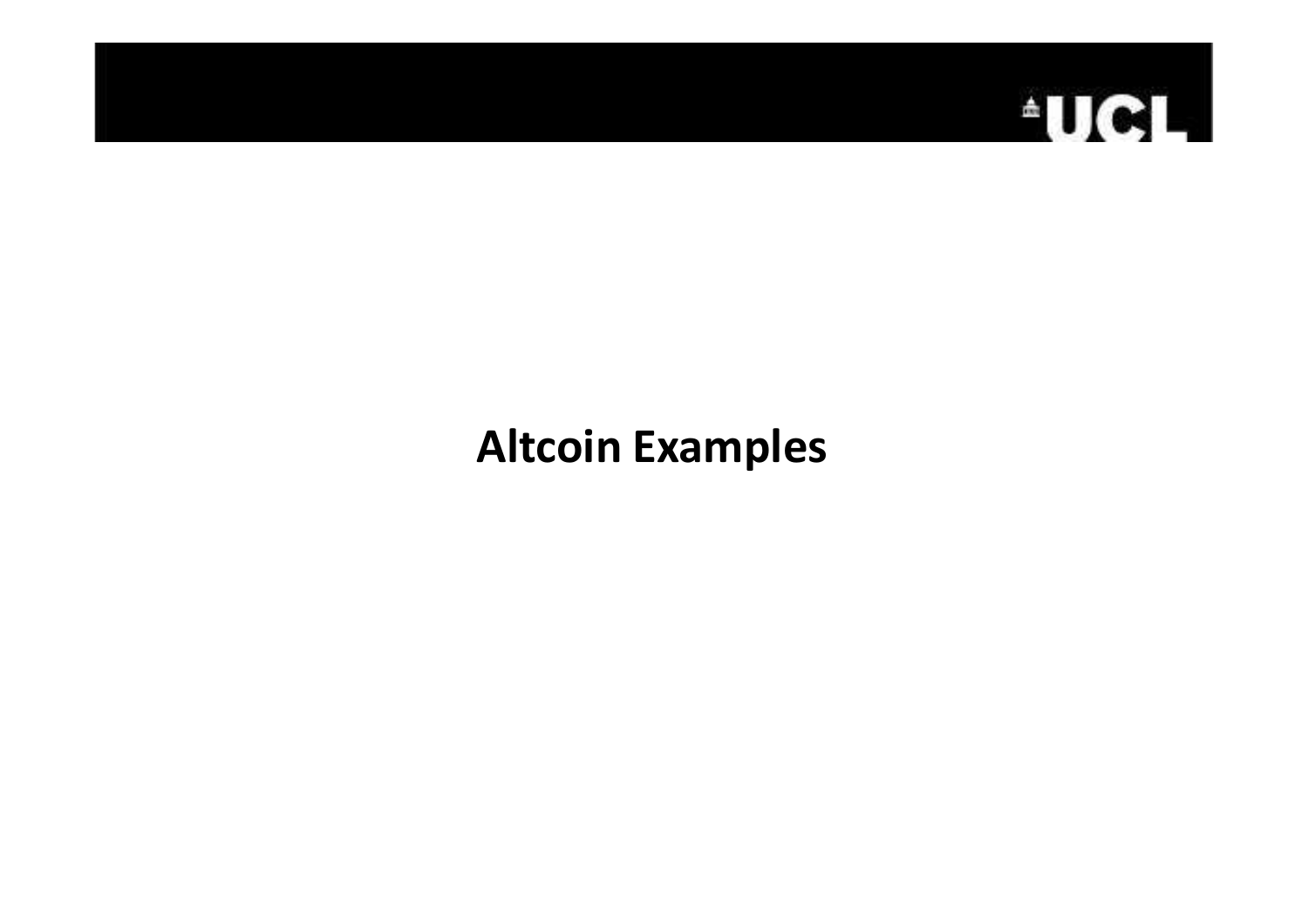#### **Selection of Altcoins**

- $\bullet$ Dogecoin
- $\bullet$ Litecoin
- Peercoin
- $\bullet$ Vertcoin
- Namecoin

• Primecoin

**EUCI** 

Ľ.

- $\bullet$ Reddcoin
- Fedoracoin
- Worldcoin
- Unobtanium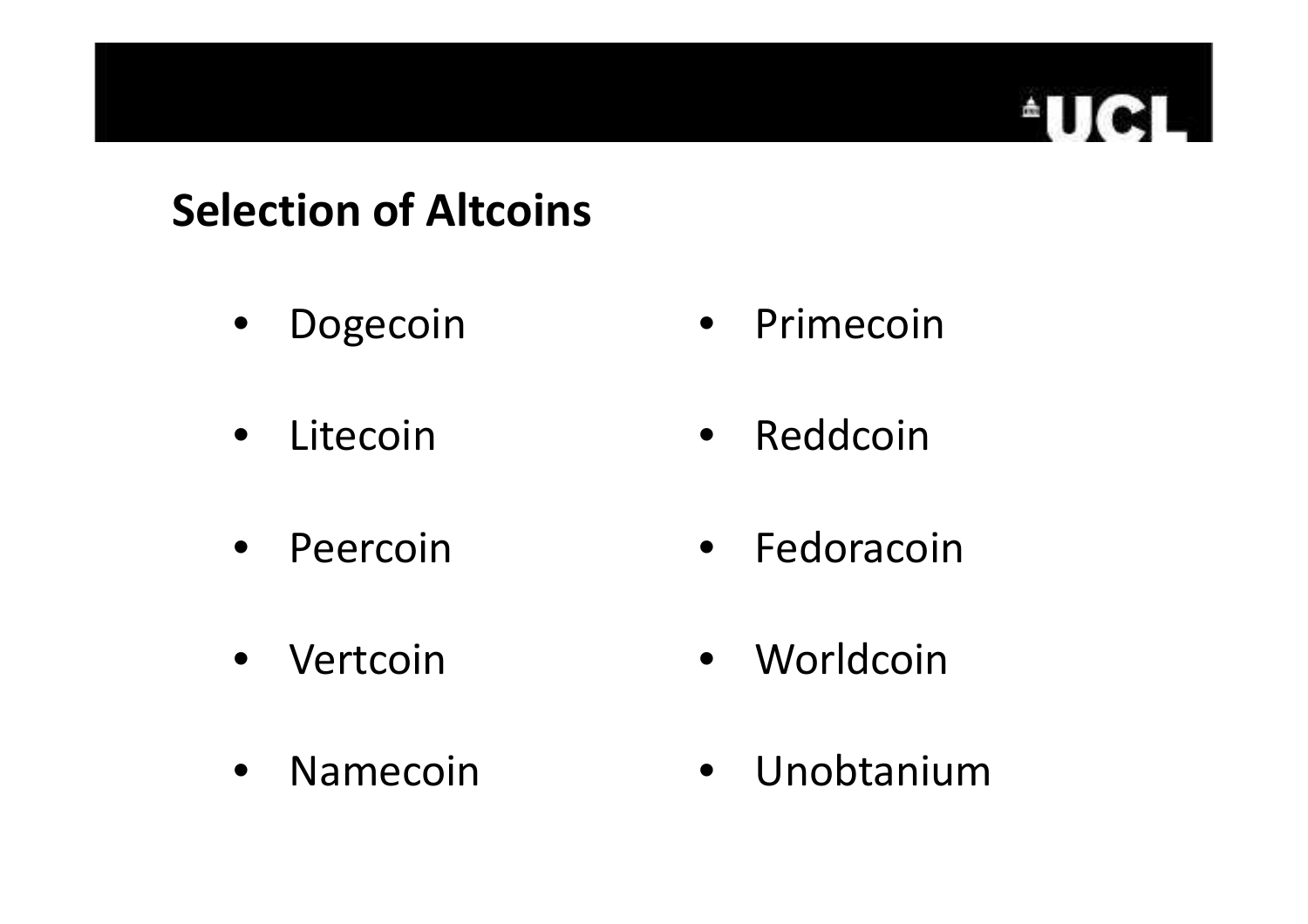

#### **Dogecoin (DOGE)**

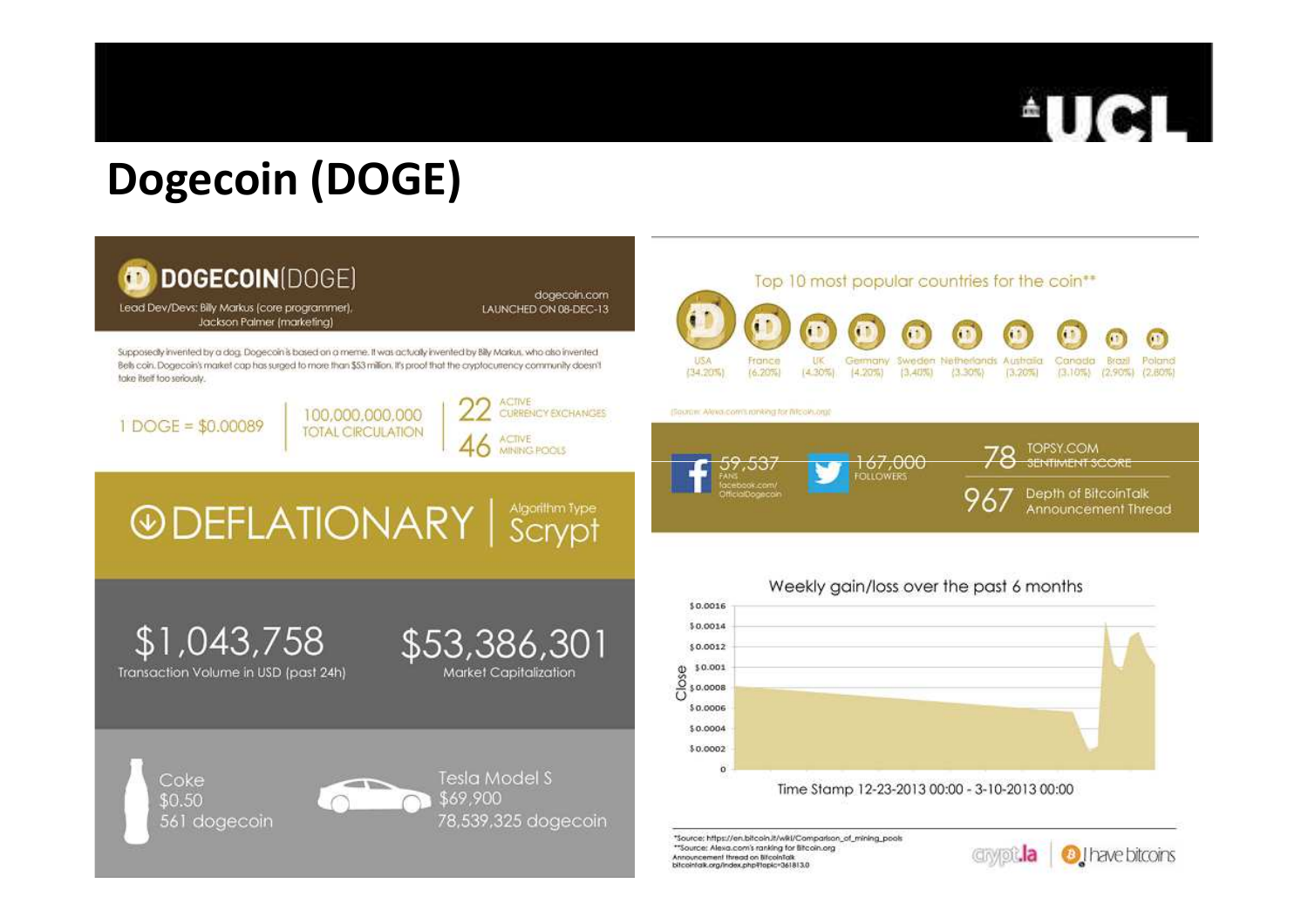

## **Litecoin (LTC)**

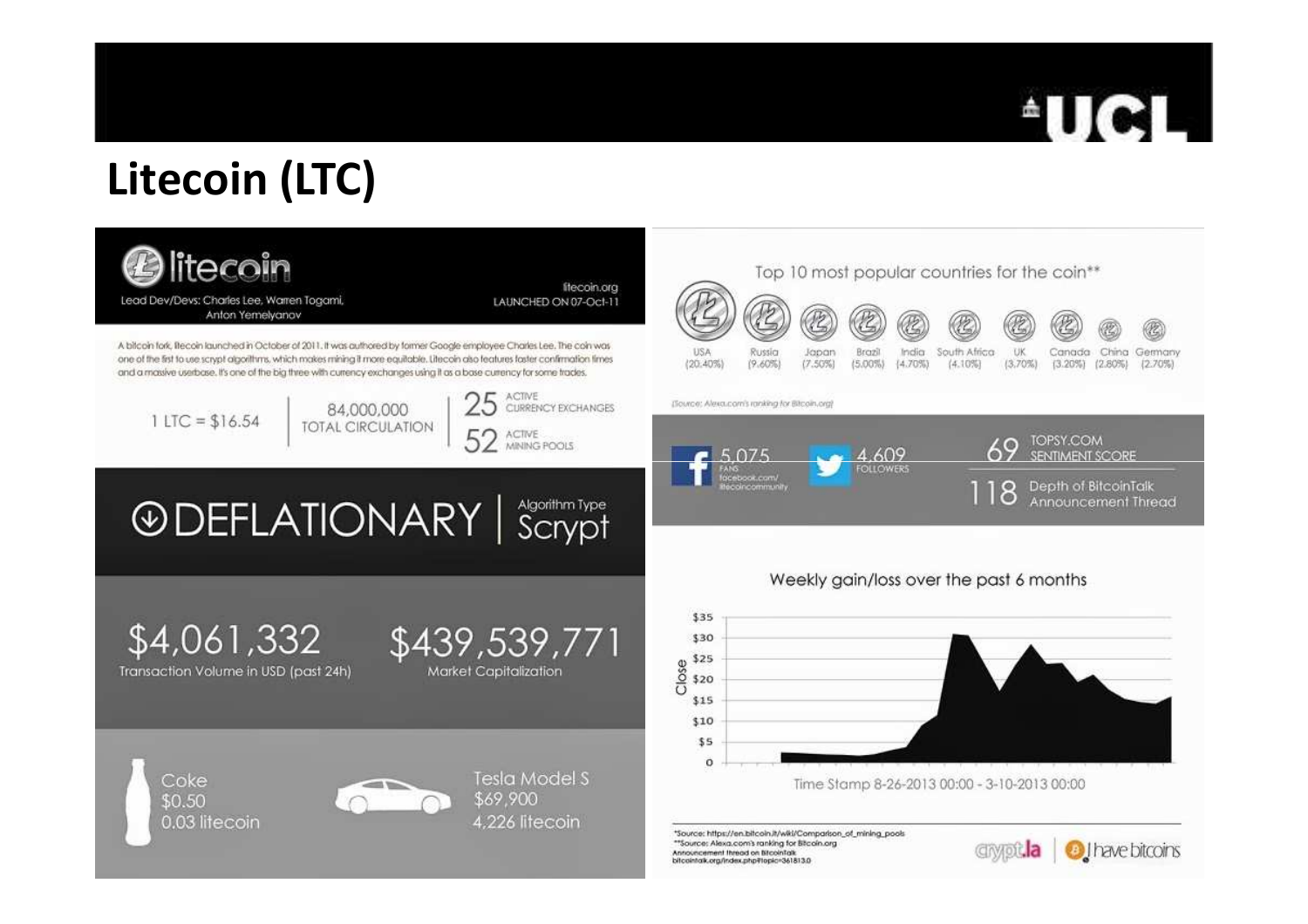

## **Peercoin (PPC)**

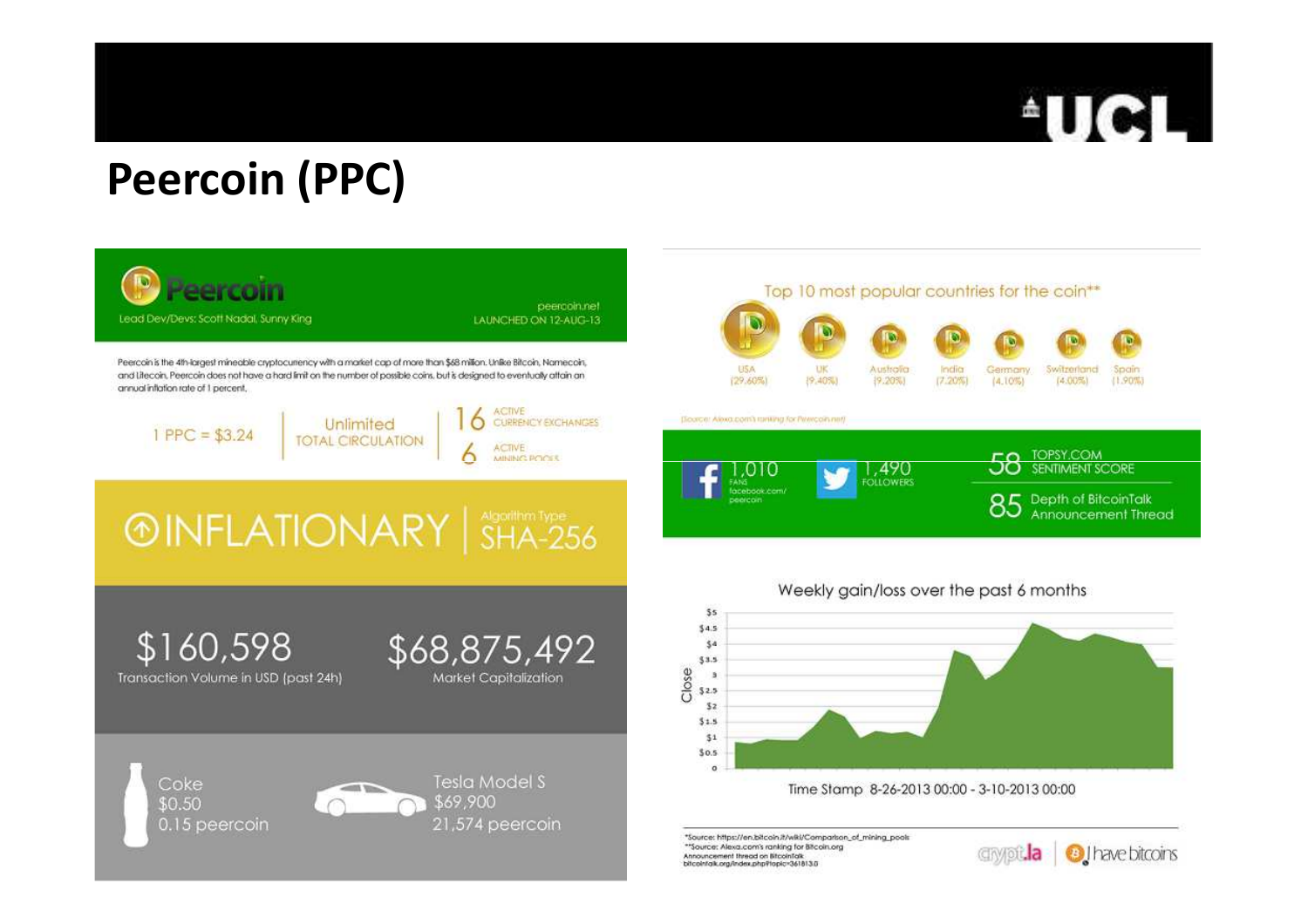

## **Vertcoin (VTC)**

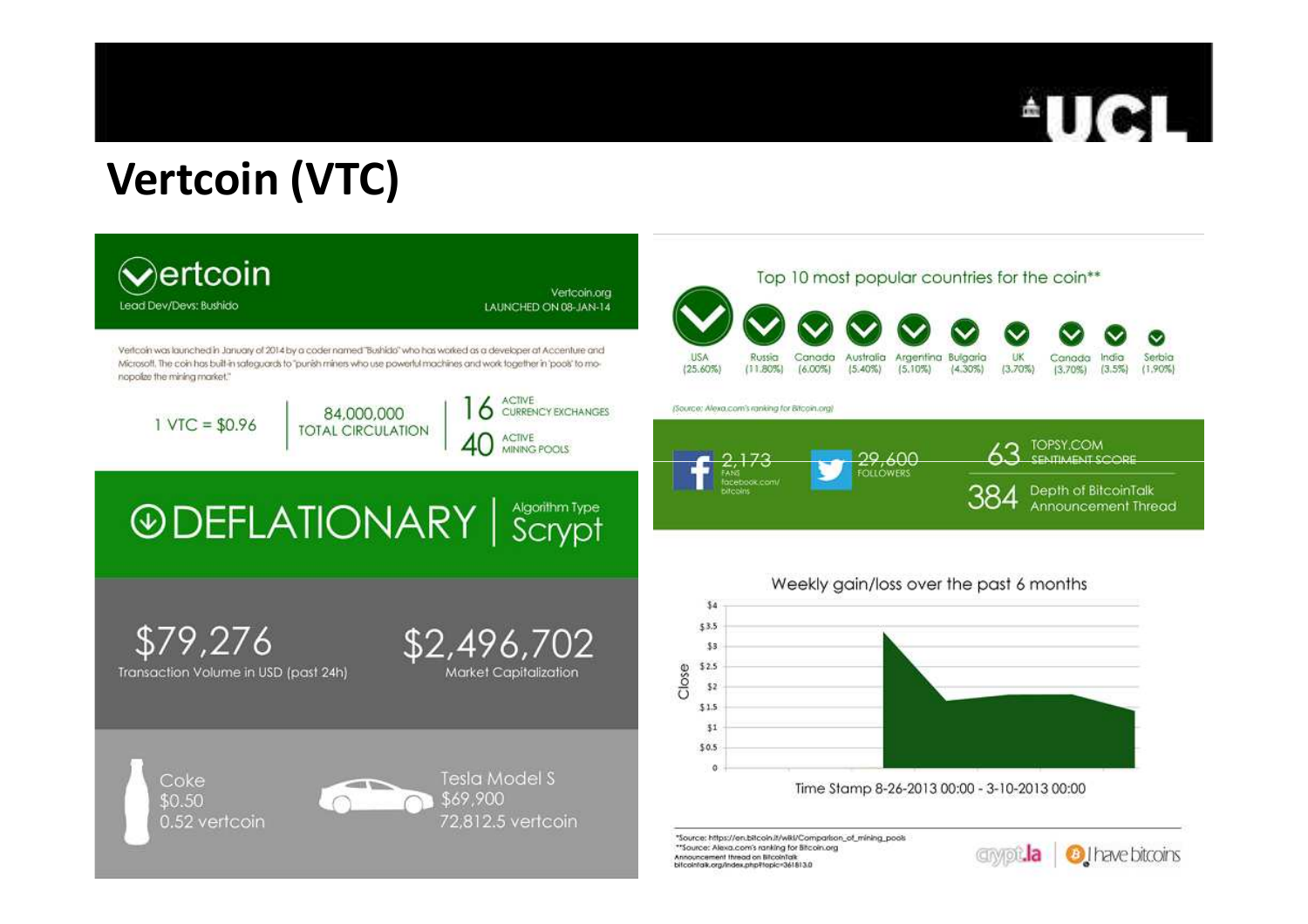

### **Namecoin (NMC)**

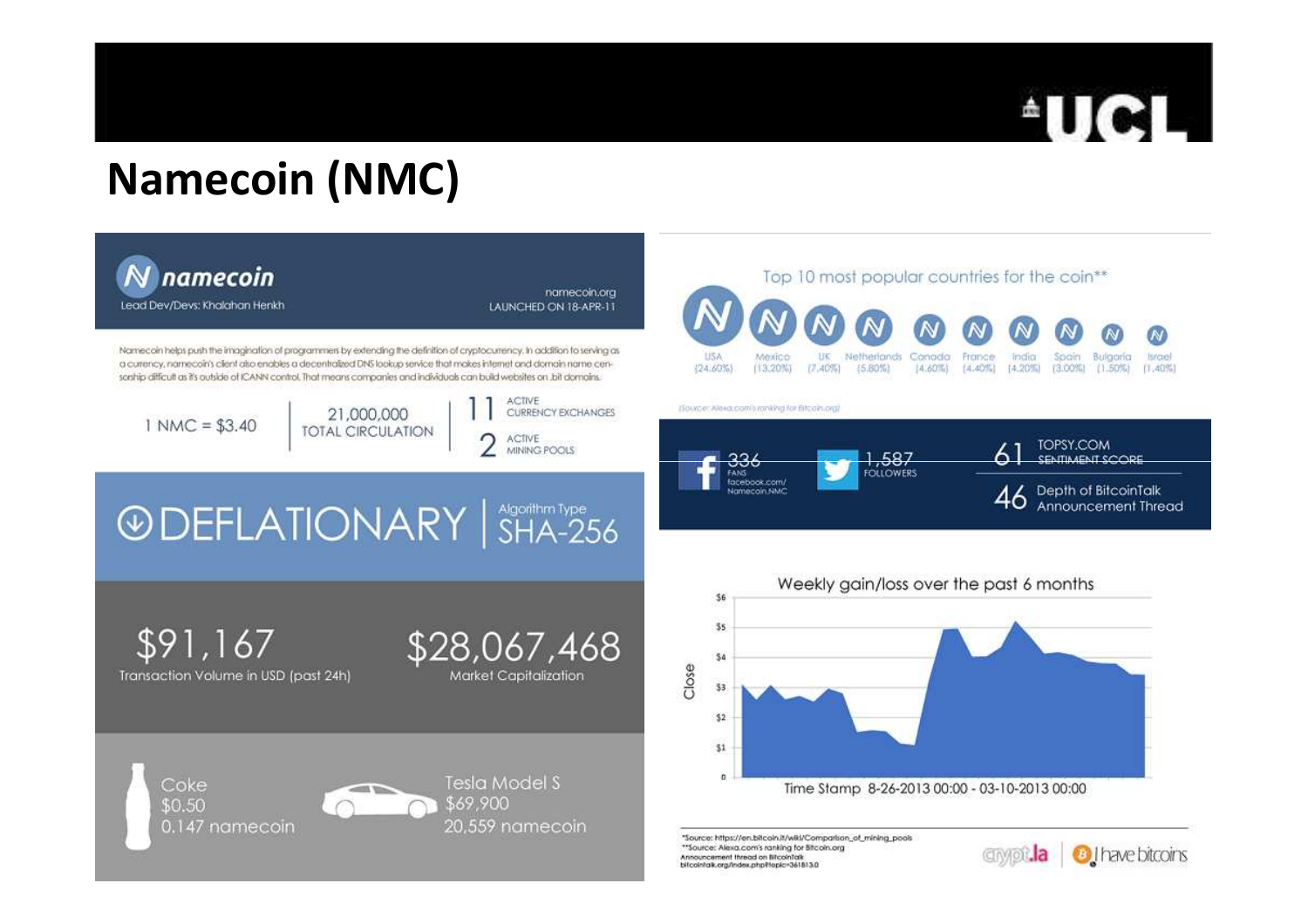

### **Primecoin (XPM)**

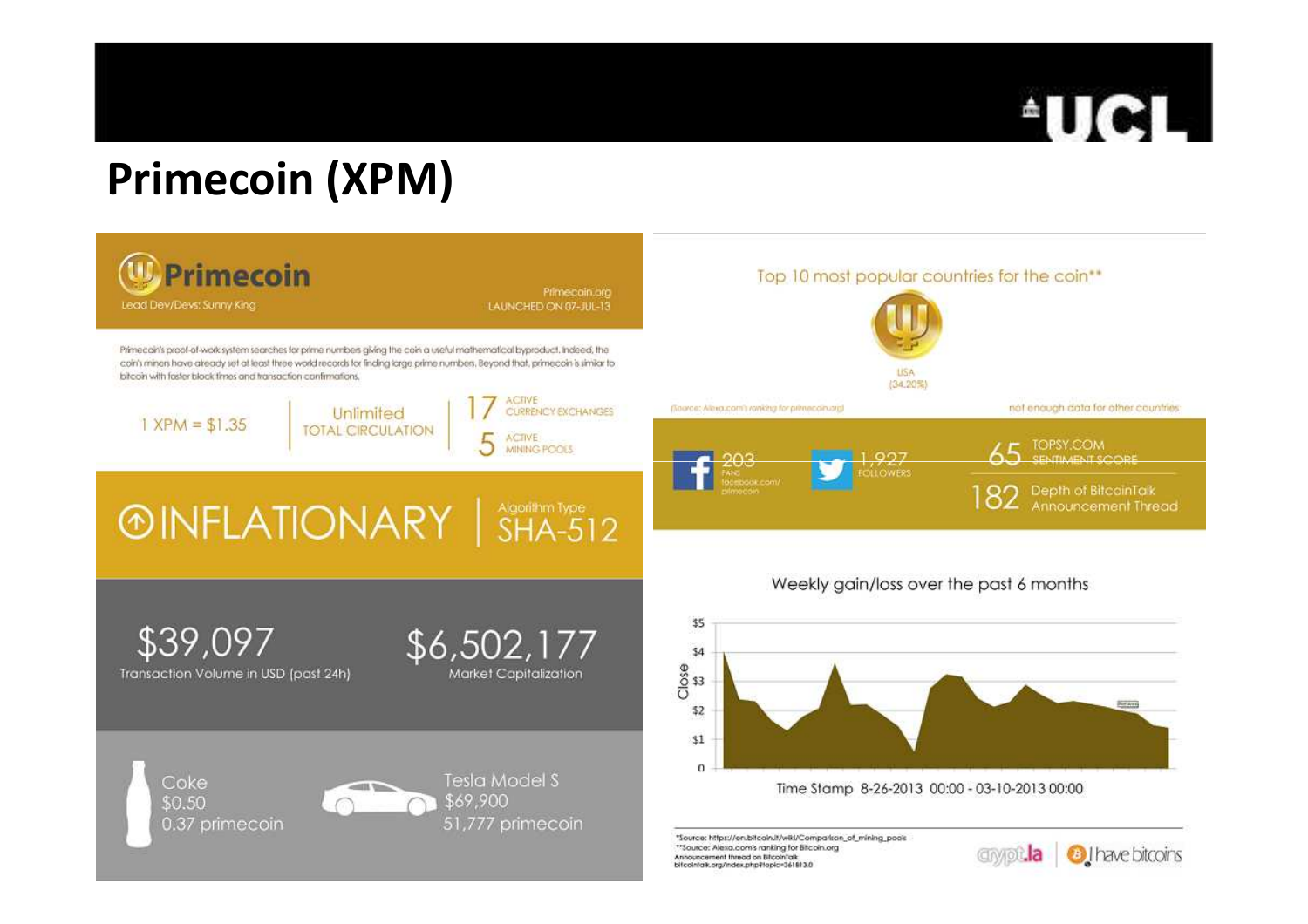

### **Reddcoin (RDD)**

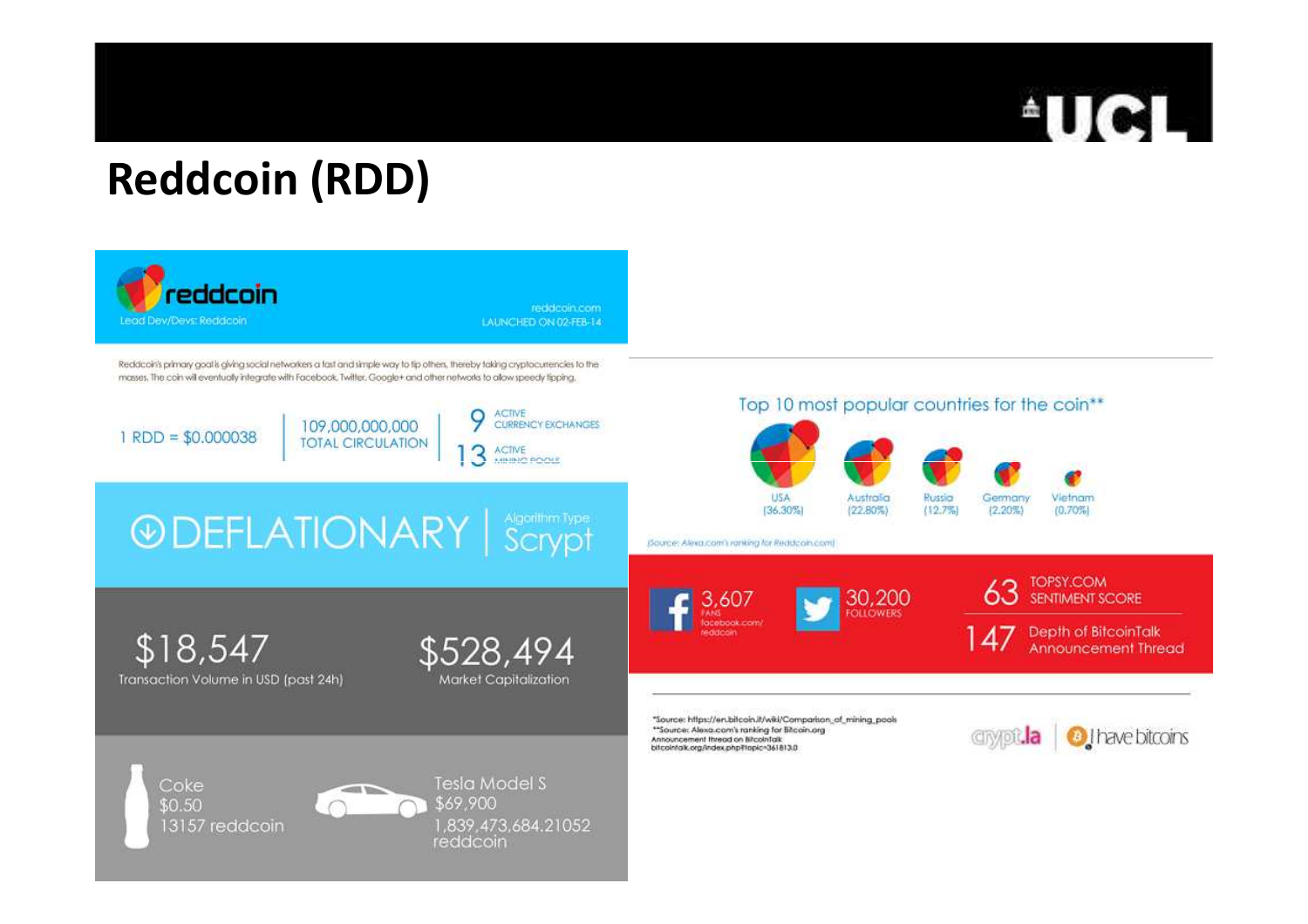

### **Fedoracoin (TIPS)**

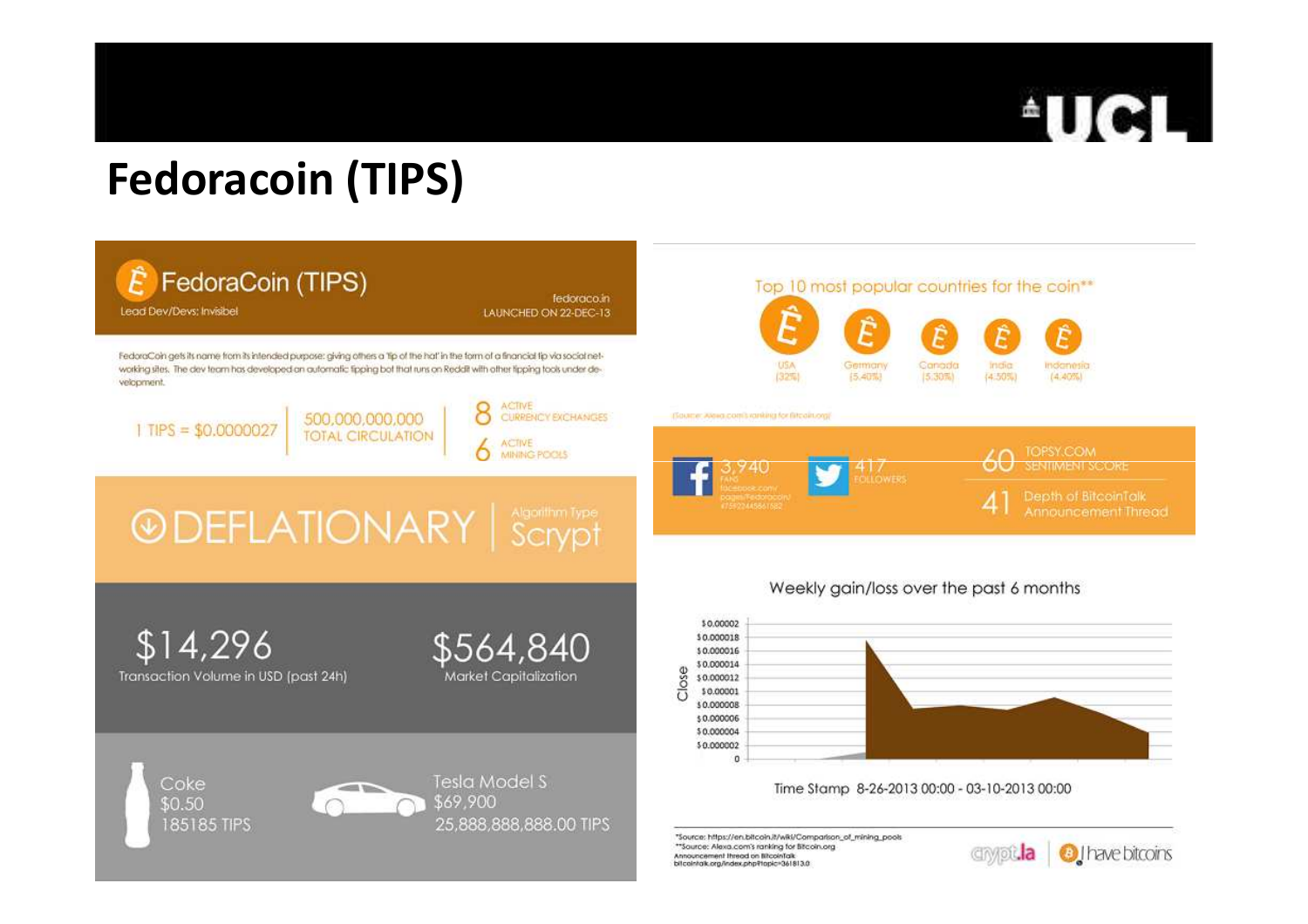

### **Worldcoin (WDC)**

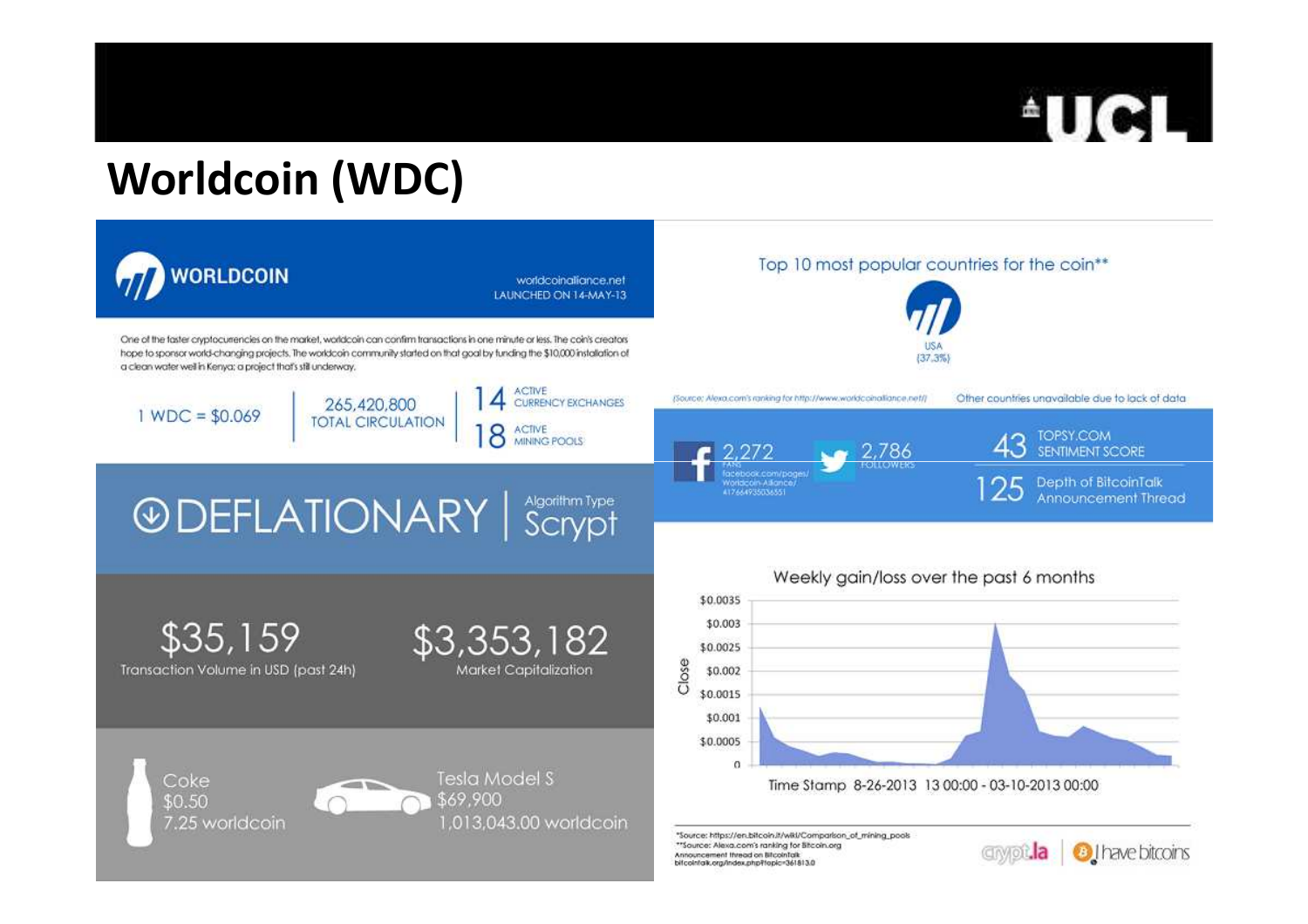

# **Unobtanium (UNO)**

Market Price: UNO/BTC 0.00361736

(Wednesday from coinwarz.com

Total : Circulation

Active Currency Exchange: 4

Active Mining Pool: 7

Monetary Policy: Deflationary

Algorithm Type: SHA-256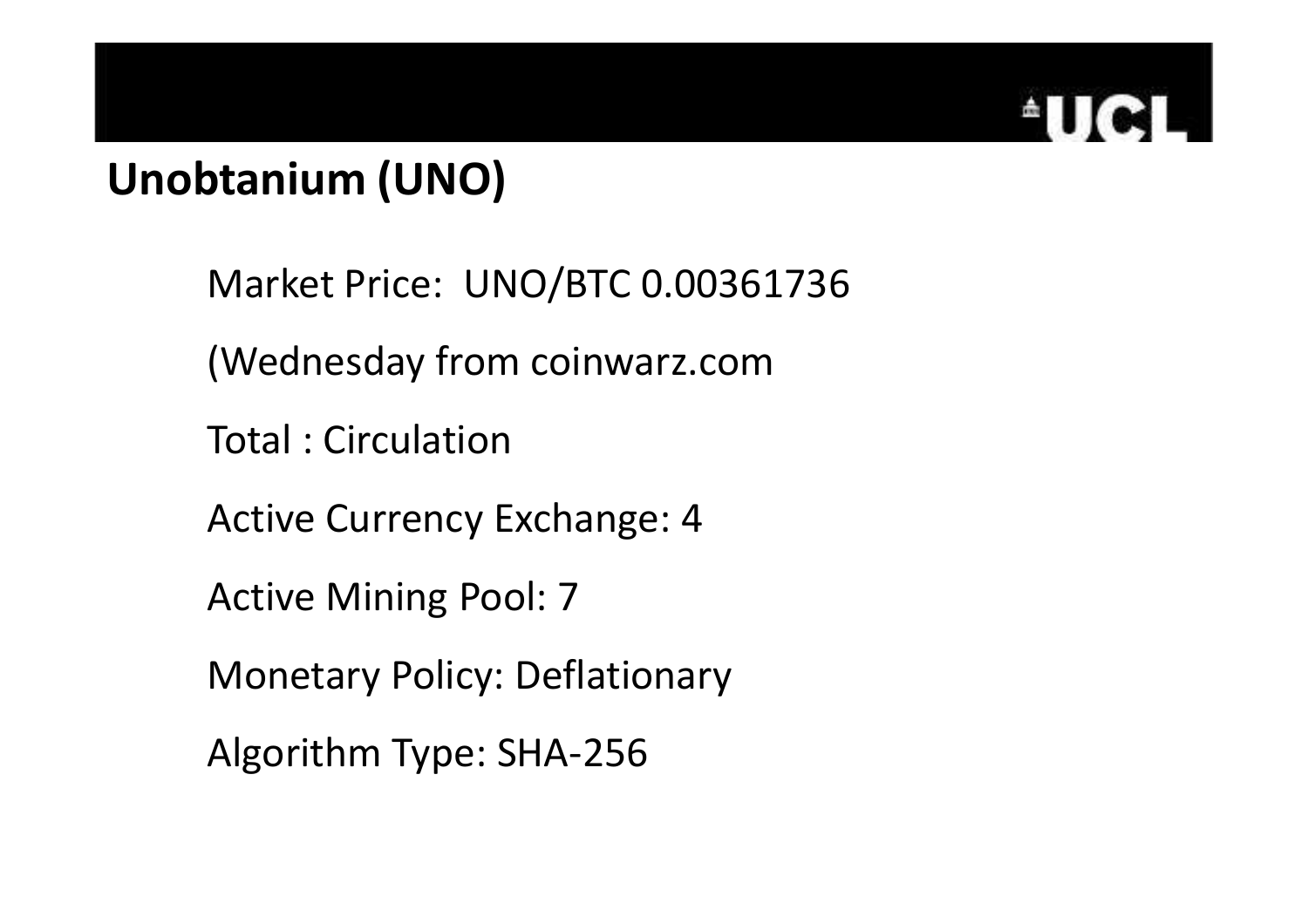

#### **Bitcoin Case Study Example**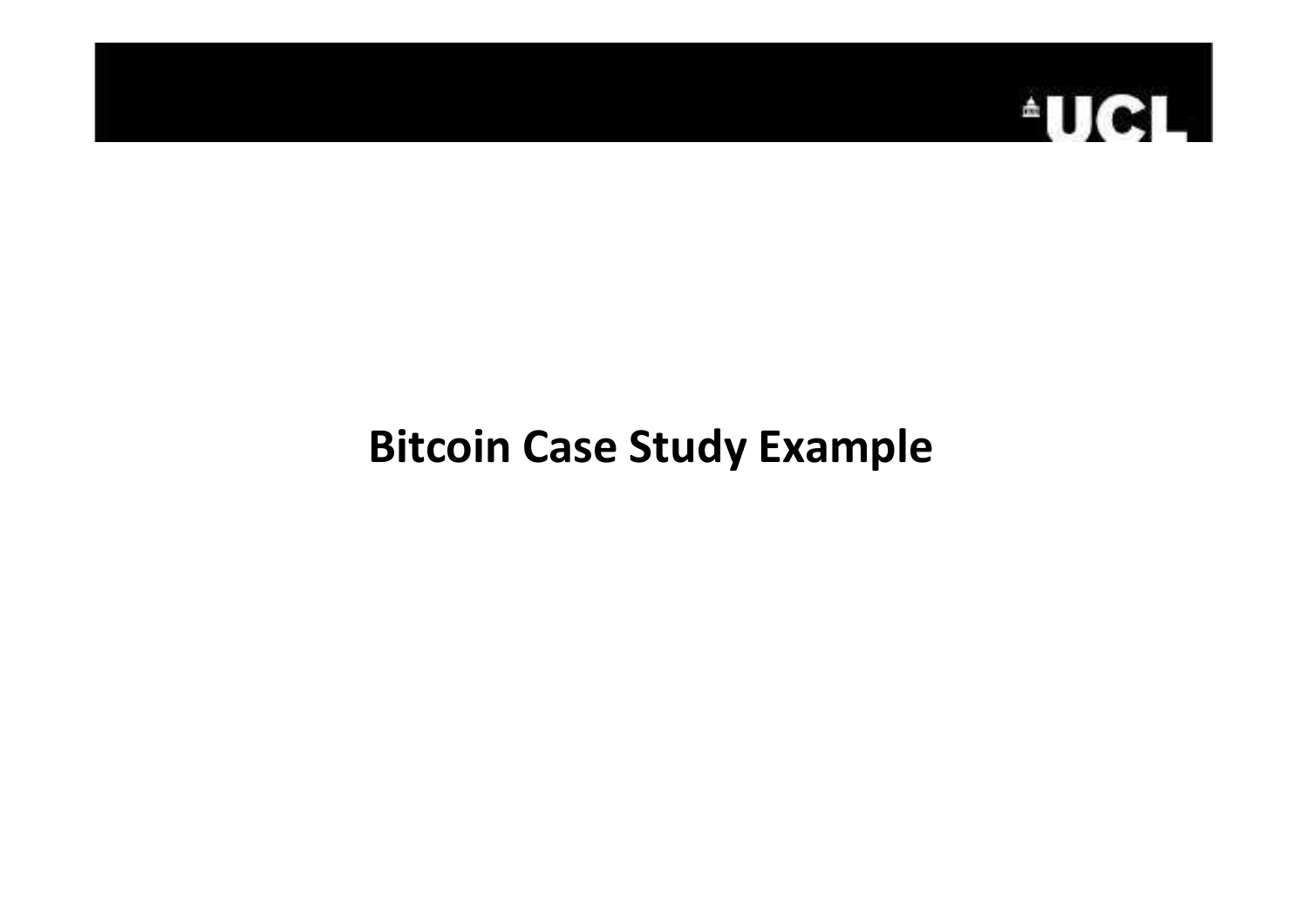

| <b>Block</b> | Reward Era              | BTC/block | Year | Start BTC  | <b>BTC Added</b> | End BTC           | <b>BTC Increase</b> | End BTC % of Limit |
|--------------|-------------------------|-----------|------|------------|------------------|-------------------|---------------------|--------------------|
| $\pmb{0}$    | $\mathbf{1}$            | 50.000    | 2009 | $\pmb{0}$  | 2,628,000        | 2,628,000infinite |                     | 12.51%             |
| 52,560       | $\mathbf{1}$            | 50.000    | 2010 | 2,628,000  | 2,628,000        | 5,256,000         | 100.00%             | 25.03%             |
| 105,120      | $\mathbf 1$             | 50.000    | 2011 | 5,256,000  | 2,628,000        | 7,884,000         | 50.00%              | 37.54%             |
| 157,680      | $\mathbf{1}$            | 50.000    | 2012 | 7,884,000  | 2,628,000        | 10,512,000        | 33.33%              | 50.06%             |
| 210,240      | $\overline{2}$          | 25.000    | 2013 | 10,512,000 | 1,314,000        | 11,826,000        | 12.50%              | 56.31%             |
| 262,800      | $\overline{2}$          | 25.000    | 2014 | 11,826,000 | 1,314,000        | 13,140,000        | 11.11%              | 62.57%             |
| 315,360      | $\overline{2}$          | 25.000    | 2015 | 13,140,000 | 1,314,000        | 14,454,000        | 10.00%              | 68.83%             |
| 367,920      | $\overline{2}$          | 25.000    | 2016 | 14,454,000 | 1,314,000        | 15,768,000        | 9.09%               | 75.09%             |
| 420,480      | 3                       | 12.500    | 2017 | 15,768,000 | 657,000          | 16,425,000        | 4.17%               | 78.21%             |
| 473,040      | 3                       | 12.500    | 2018 | 16,425,000 | 657,000          | 17,082,000        | 4.00%               | 81.34%             |
| 525,600      | $\mathsf 3$             | 12.500    | 2019 | 17,082,000 | 657,000          | 17,739,000        | 3.85%               | 84.47%             |
| 578,160      | 3                       | 12.500    | 2020 | 17,739,000 | 657,000          | 18,396,000        | 3.70%               | 87.60%             |
| 630,720      | 4                       | 6.250     | 2021 | 18,396,000 | 328,500          | 18,724,500        | 1.79%               | 89.16%             |
| 683,280      | $\overline{\mathbf{r}}$ | 6.250     | 2022 | 18,724,500 | 328,500          | 19,053,000        | 1.75%               | 90.73%             |
| 735,840      | 4                       | 6.250     | 2023 | 19,053,000 | 328,500          | 19,381,500        | 1.72%               | 92.29%             |
| 788,400      | $\overline{\mathbf{r}}$ | 6.250     | 2024 | 19,381,500 | 328,500          | 19,710,000        | 1.69%               | 93.86%             |
| 840,960      | 5                       | 3.125     | 2025 | 19,710,000 | 164,250          | 19,874,250        | 0.83%               | 94.64%             |
| 893,520      | 5                       | 3.125     | 2026 | 19,874,250 | 164,250          | 20,038,500        | 0.83%               | 95.42%             |
| 946,080      | 5                       | 3.125     | 2027 | 20,038,500 | 164,250          | 20,202,750        | 0.82%               | 96.20%             |
| 998,640      | $\mathsf S$             | 3.125     | 2028 | 20,202,750 | 164,250          | 20,367,000        | 0.81%               | 96.99%             |
| 1,051,200    | $\,$ 6 $\,$             | 1.563     | 2029 | 20,367,000 | 82,125           | 20,449,125        | 0.40%               | 97.38%             |
| 1,103,760    | $\,$ 6 $\,$             | 1.563     | 2030 | 20,449,125 | 82,125           | 20,531,250        | 0.40%               | 97.77%             |
| 1,156,320    | $\,$ 6 $\,$             | 1.563     | 2031 | 20,531,250 | 82,125           | 20,613,375        | 0.40%               | 98.16%             |
| 1,208,880    | 6                       | 1.563     | 2032 | 20,613,375 | 82,125           | 20,695,500        | 0.40%               | 98.55%             |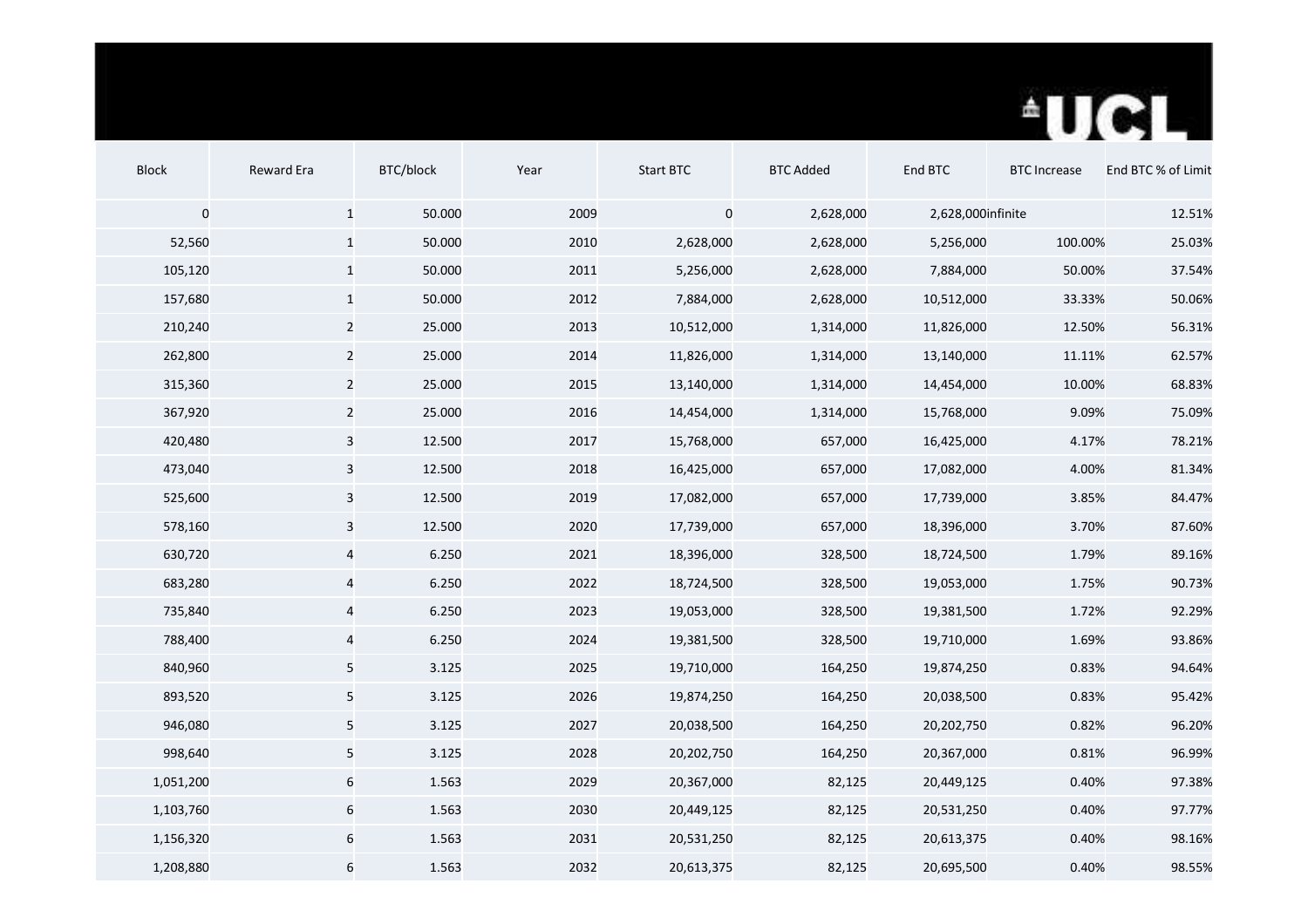# **AUGH**

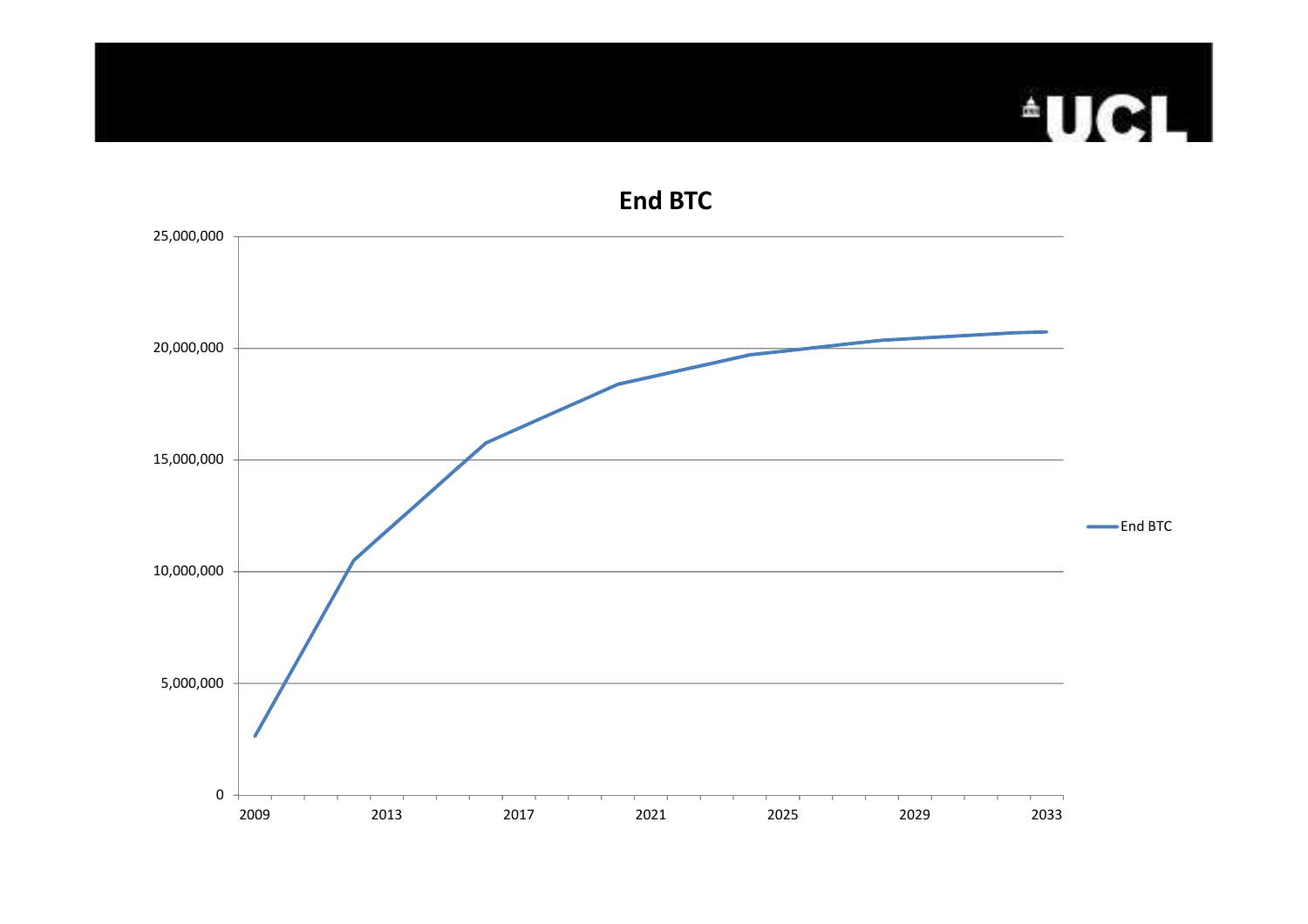#### TICI L.

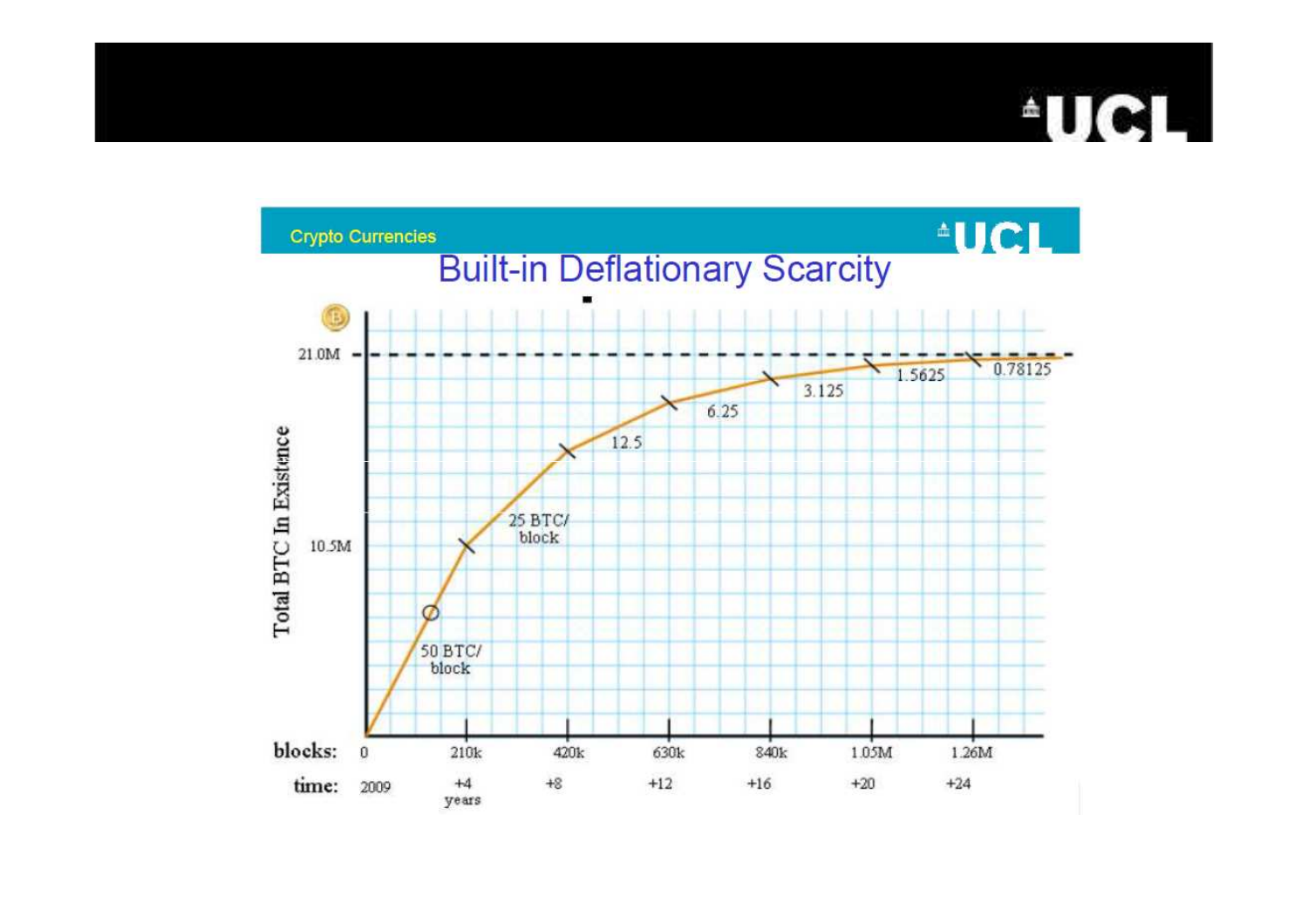

## **Altcoin Case Study and Comparison**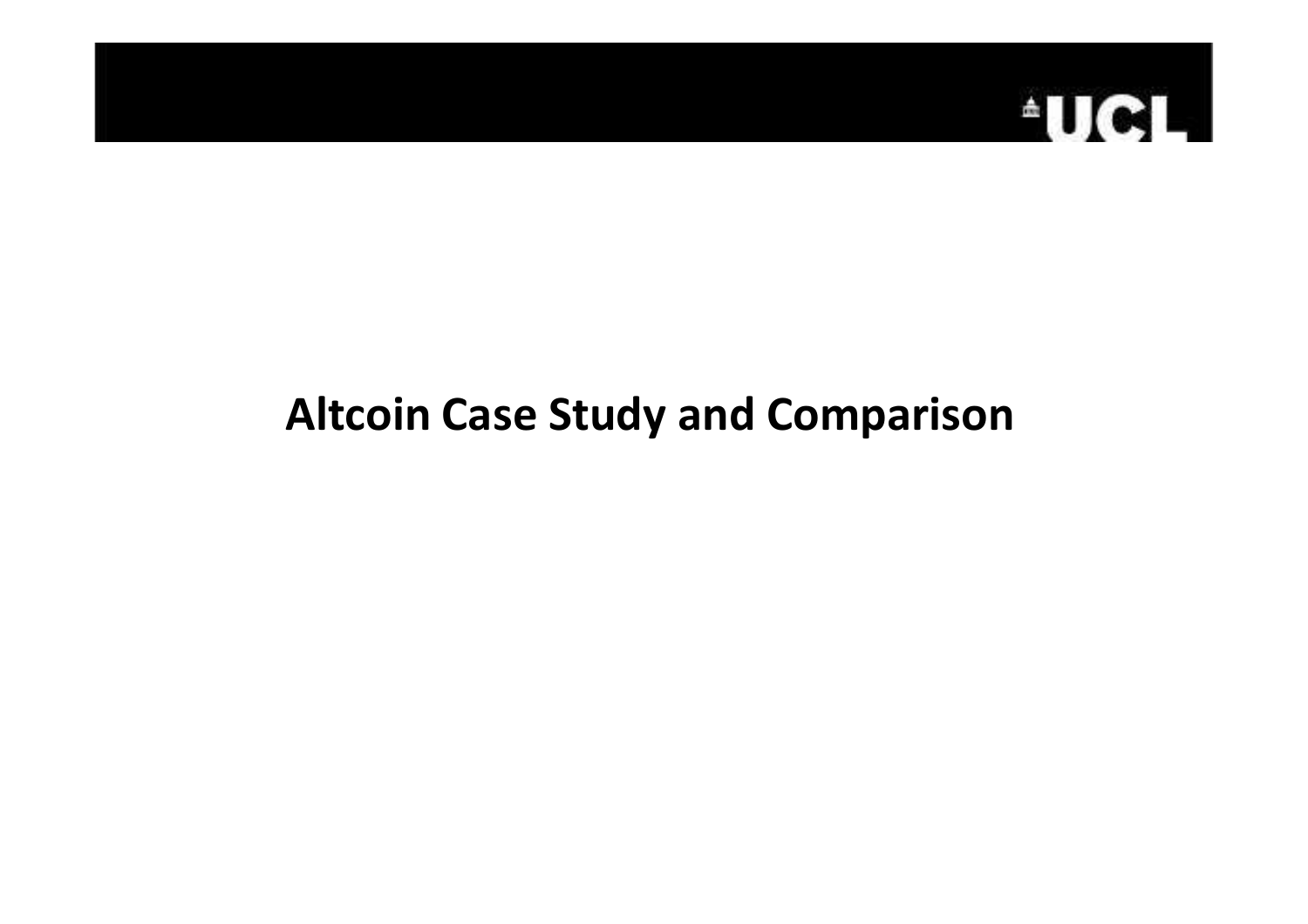#### **End DOGE**

**AUCL** 

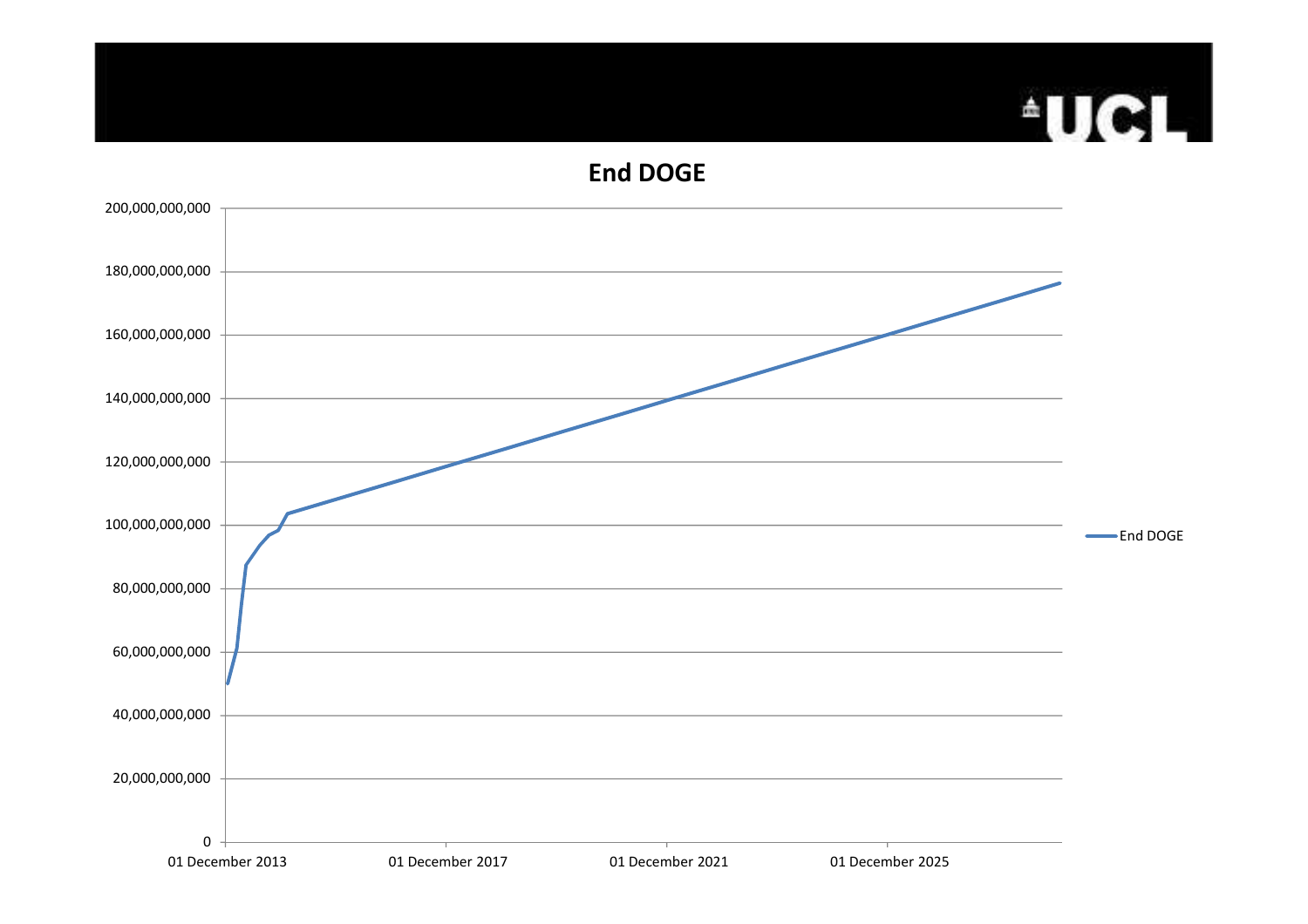## **AUCL**

| Dogecoin         |                   |                                    |                        |                 |                   |                        |                      |                        |
|------------------|-------------------|------------------------------------|------------------------|-----------------|-------------------|------------------------|----------------------|------------------------|
| <b>Block</b>     | <b>Reward Era</b> | DOGE/block                         | Year                   | Start DOGE      | <b>DOGE Added</b> | End DOGE               | <b>DOGE Increase</b> | End DOGE % of<br>Limit |
| $\boldsymbol{0}$ |                   | $1^{0-1000000}$<br>(random)        | 08 December 2013       | $\pmb{0}$       | 50,000,000,000    | 50,000,000,000Infinite |                      | N/A                    |
| 100,001          |                   | 20-500000 (random)                 | 14 February 2014       | 50,000,000,000  | 11,250,000,000    | 61,250,000,000         | 22.50%N/A            |                        |
| 145,000          |                   | $\overline{\mathbf{3}}$<br>250,000 | 17 March 2014          | 61,250,000,000  | 13,750,000,000    | 75,000,000,000         | 22.45%N/A            |                        |
| 200,001          |                   | $\overline{a}$<br>125,000          | 28 April 2014          | 75,000,000,000  | 12,500,000,000    | 87,500,000,000         | 16.67%N/A            |                        |
| 300,001          |                   | 5<br>62,500                        | 02 July 2014           | 87,500,000,000  | 6,250,000,000     | 93,750,000,000         | 7.14%N/A             |                        |
| 400,001          |                   | $\boldsymbol{6}$<br>31,250         | 09 September 2014      | 93,750,000,000  | 3,125,000,000     | 96,875,000,000         | 3.33%N/A             |                        |
| 500,001          |                   | $\overline{7}$<br>15,625           | 18 November 2014       | 96,875,000,000  | 1,562,000,000     | 98,437,000,000         | 1.61%N/A             |                        |
| 600,001          |                   | 8<br>10,000                        | 26 January 2015        | 98,437,000,000  | 5,200,000,000     | 103,637,000,000        | 5.28%N/A             |                        |
| N/A              |                   | 8N/A                               | 26 January 2016        | 103,637,000,000 | 5,200,000,000     | 108,837,000,000        | 5.02%N/A             |                        |
| N/A              |                   | 8N/A                               | 26 January 2017        | 108,837,000,000 | 5,200,000,000     | 114,037,000,000        | 4.78%N/A             |                        |
| N/A              |                   | 8N/A                               | 26 January 2018        | 114,037,000,000 | 5,200,000,000     | 119,237,000,000        | 4.56%N/A             |                        |
| N/A              |                   | 8N/A                               | 26 January 2019        | 119,237,000,000 | 5,200,000,000     | 124,437,000,000        | 4.36%N/A             |                        |
| N/A              |                   | 8N/A                               | <b>26 January 2020</b> | 124,437,000,000 | 5,200,000,000     | 129,637,000,000        | 4.18%N/A             |                        |
| N/A              |                   | 8N/A                               | 26 January 2021        | 129,637,000,000 | 5,200,000,000     | 134,837,000,000        | 4.01%N/A             |                        |
| N/A              |                   | 8N/A                               | 26 January 2022        | 134,837,000,000 | 5,200,000,000     | 140,037,000,000        | 3.86%N/A             |                        |
| N/A              |                   | 8N/A                               | 26 January 2023        | 140,037,000,000 | 5,200,000,000     | 145,237,000,000        | 3.71%N/A             |                        |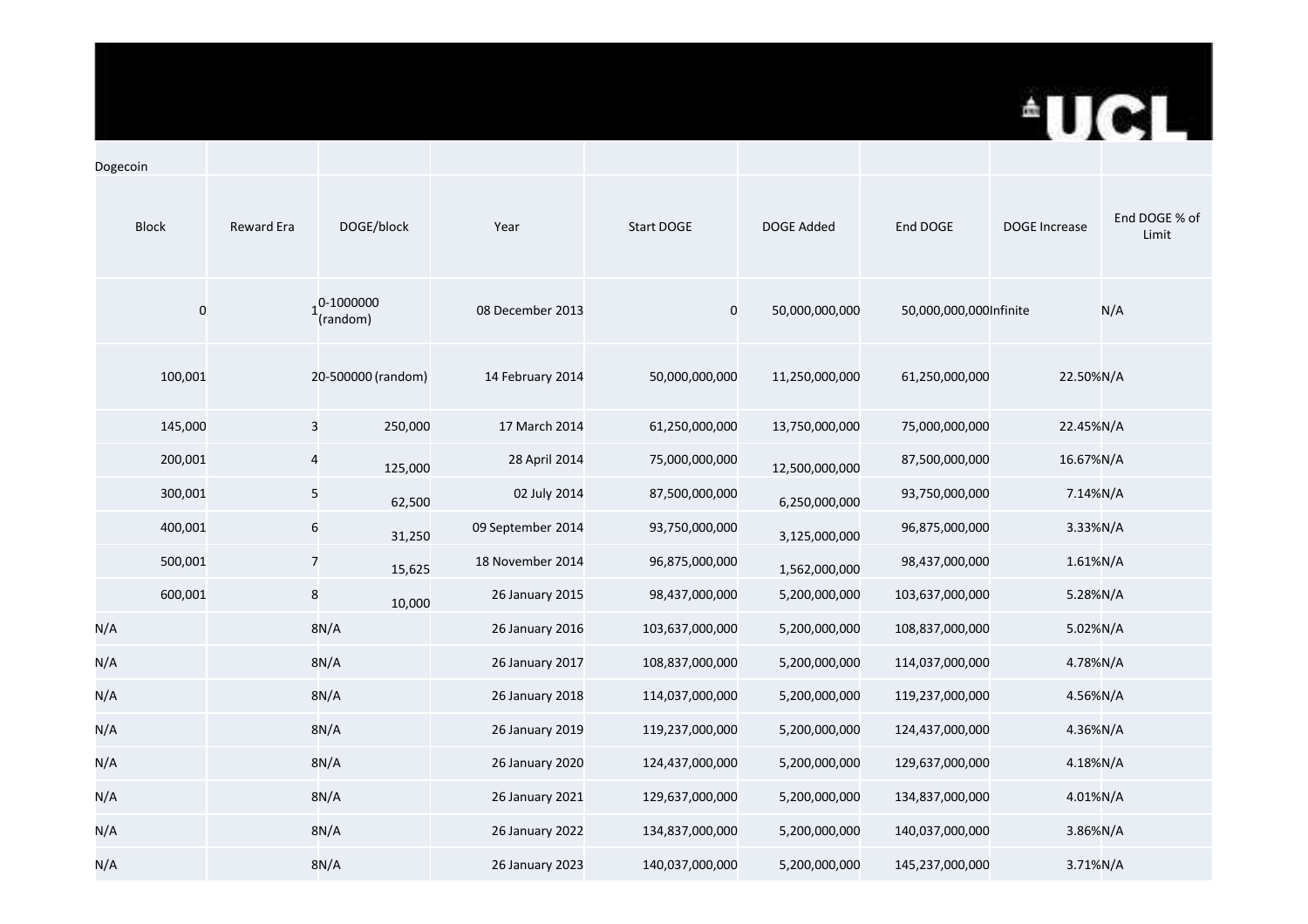## **TICL**

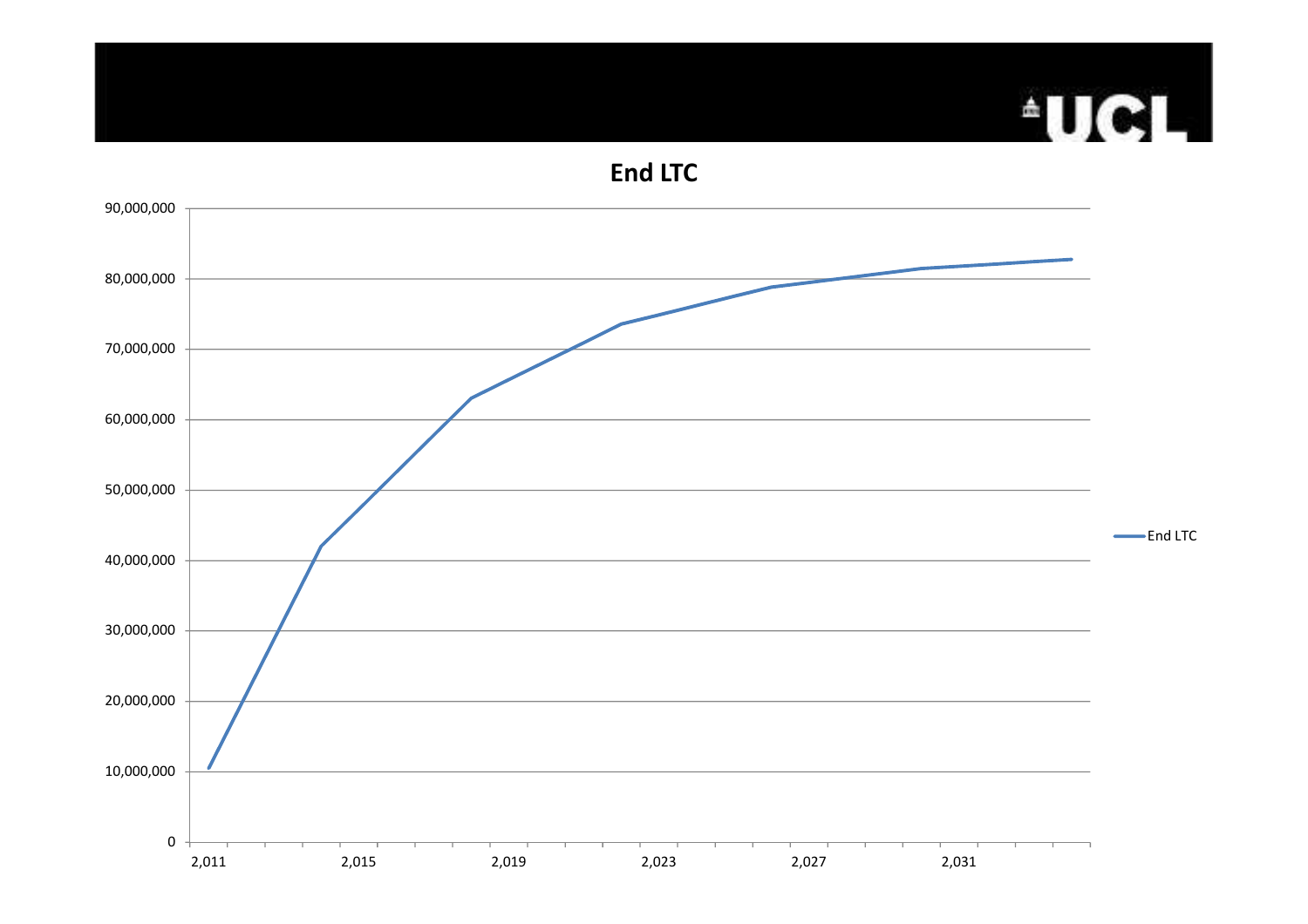# **TICL**

| <b>Block</b> | Reward Era              | LTC/block | Year  | Start LTC  | <b>LTC Added</b> | End LTC            | <b>LTC</b> Increase | End LTC % of Limit |
|--------------|-------------------------|-----------|-------|------------|------------------|--------------------|---------------------|--------------------|
| $\pmb{0}$    | $\mathbf{1}$            | 50.000    | 2,011 | $\pmb{0}$  | 10,512,000       | 10,512,000infinite |                     | 12.51%             |
| 210,240      | $\mathbf{1}$            | 50.000    | 2,012 | 10,512,000 | 10,512,000       | 21,024,000         | 100.00%             | 25.03%             |
| 420,480      | $\mathbf{1}$            | 50.000    | 2,013 | 21,024,000 | 10,512,000       | 31,536,000         | 50.00%              | 37.54%             |
| 630,720      | $\mathbf{1}$            | 50.000    | 2,014 | 31,536,000 | 10,512,000       | 42,048,000         | 33.33%              | 50.06%             |
| 840,960      | $\overline{2}$          | 25.000    | 2,015 | 42,048,000 | 5,256,000        | 47,304,000         | 12.50%              | 56.31%             |
| 1,051,200    | $\overline{2}$          | 25.000    | 2,016 | 47,304,000 | 5,256,000        | 52,560,000         | 11.11%              | 62.57%             |
| 1,261,440    | $\overline{2}$          | 25.000    | 2,017 | 52,560,000 | 5,256,000        | 57,816,000         | 10.00%              | 68.83%             |
| 1,471,680    | $\overline{2}$          | 25.000    | 2,018 | 57,816,000 | 5,256,000        | 63,072,000         | 9.09%               | 75.09%             |
| 1,681,920    | $\mathbf{3}$            | 12.500    | 2,019 | 63,072,000 | 2,628,000        | 65,700,000         | 4.17%               | 78.21%             |
| 1,892,160    | 3                       | 12.500    | 2,020 | 65,700,000 | 2,628,000        | 68,328,000         | 4.00%               | 81.34%             |
| 2,102,400    | 3                       | 12.500    | 2,021 | 68,328,000 | 2,628,000        | 70,956,000         | 3.85%               | 84.47%             |
| 2,312,640    | $\mathsf 3$             | 12.500    | 2,022 | 70,956,000 | 2,628,000        | 73,584,000         | 3.70%               | 87.60%             |
| 2,522,880    | 4                       | 6.250     | 2,023 | 73,584,000 | 1,314,000        | 74,898,000         | 1.79%               | 89.16%             |
| 2,733,120    | 4                       | 6.250     | 2,024 | 74,898,000 | 1,314,000        | 76,212,000         | 1.75%               | 90.73%             |
| 2,943,360    | $\overline{\mathbf{r}}$ | 6.250     | 2,025 | 76,212,000 | 1,314,000        | 77,526,000         | 1.72%               | 92.29%             |
| 3,153,600    | $\overline{a}$          | 6.250     | 2,026 | 77,526,000 | 1,314,000        | 78,840,000         | 1.69%               | 93.86%             |
| 3,363,840    | $\overline{5}$          | 3.125     | 2,027 | 78,840,000 | 657,000          | 79,497,000         | 0.83%               | 94.64%             |
| 3,574,080    | $5\phantom{.0}$         | 3.125     | 2,028 | 79,497,000 | 657,000          | 80,154,000         | 0.83%               | 95.42%             |
| 3,784,320    | 5                       | 3.125     | 2,029 | 80,154,000 | 657,000          | 80,811,000         | 0.82%               | 96.20%             |
| 3,994,560    | $5\phantom{.0}$         | 3.125     | 2,030 | 80,811,000 | 657,000          | 81,468,000         | 0.81%               | 96.99%             |
| 4,204,800    | 6                       | 1.563     | 2,031 | 81,468,000 | 328,500          | 81,796,500         | 0.40%               | 97.38%             |
| 4,415,040    | 6                       | 1.563     | 2,032 | 81,796,500 | 328,500          | 82,125,000         | 0.40%               | 97.77%             |
| 4,625,280    | 6                       | 1.563     | 2,033 | 82,125,000 | 328,500          | 82,453,500         | 0.40%               | 98.16%             |
| 4,835,520    | 6                       | 1.563     | 2,034 | 82,453,500 | 328,500          | 82,782,000         | 0.40%               | 98.55%             |

litecoin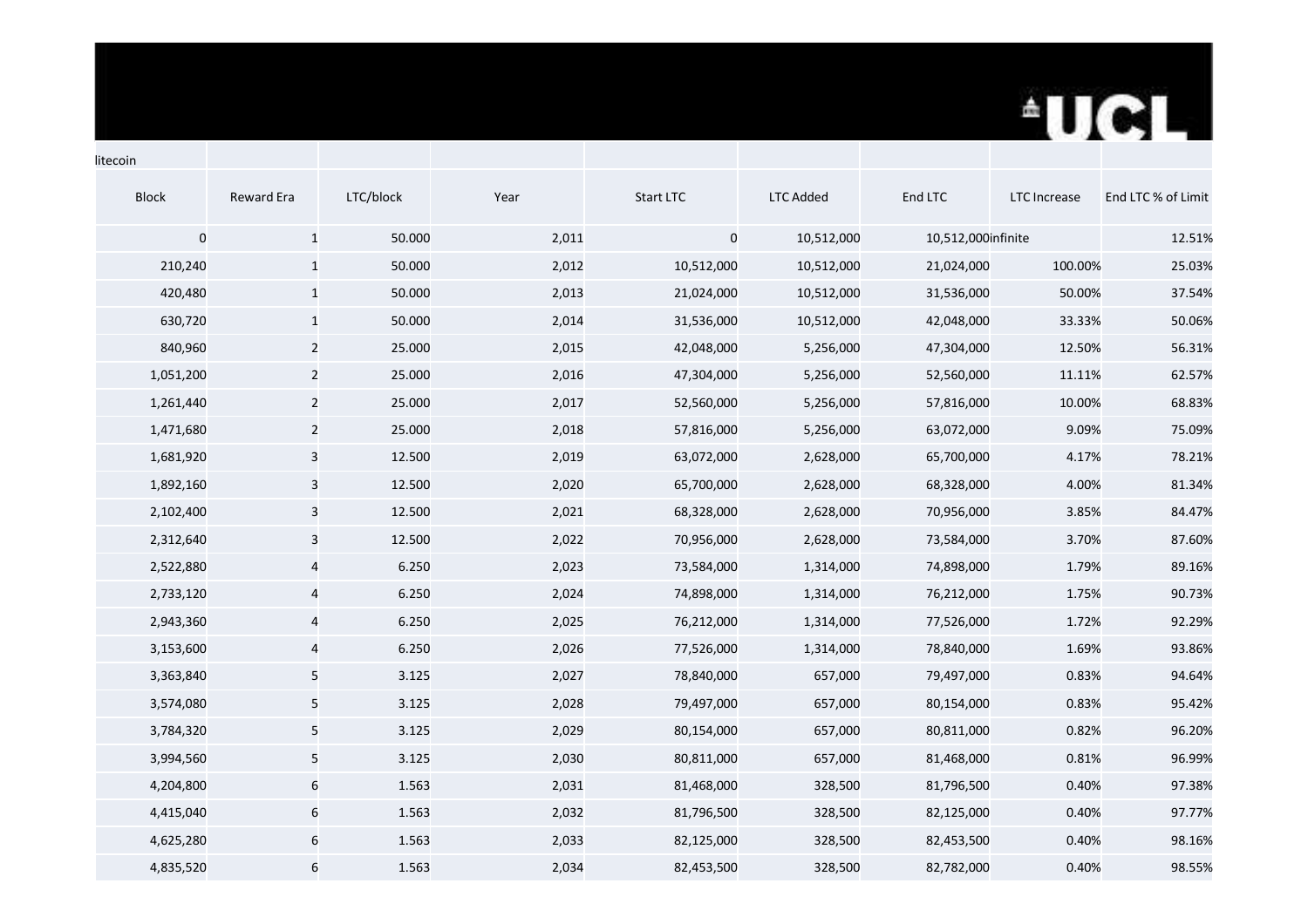## **FUCL**

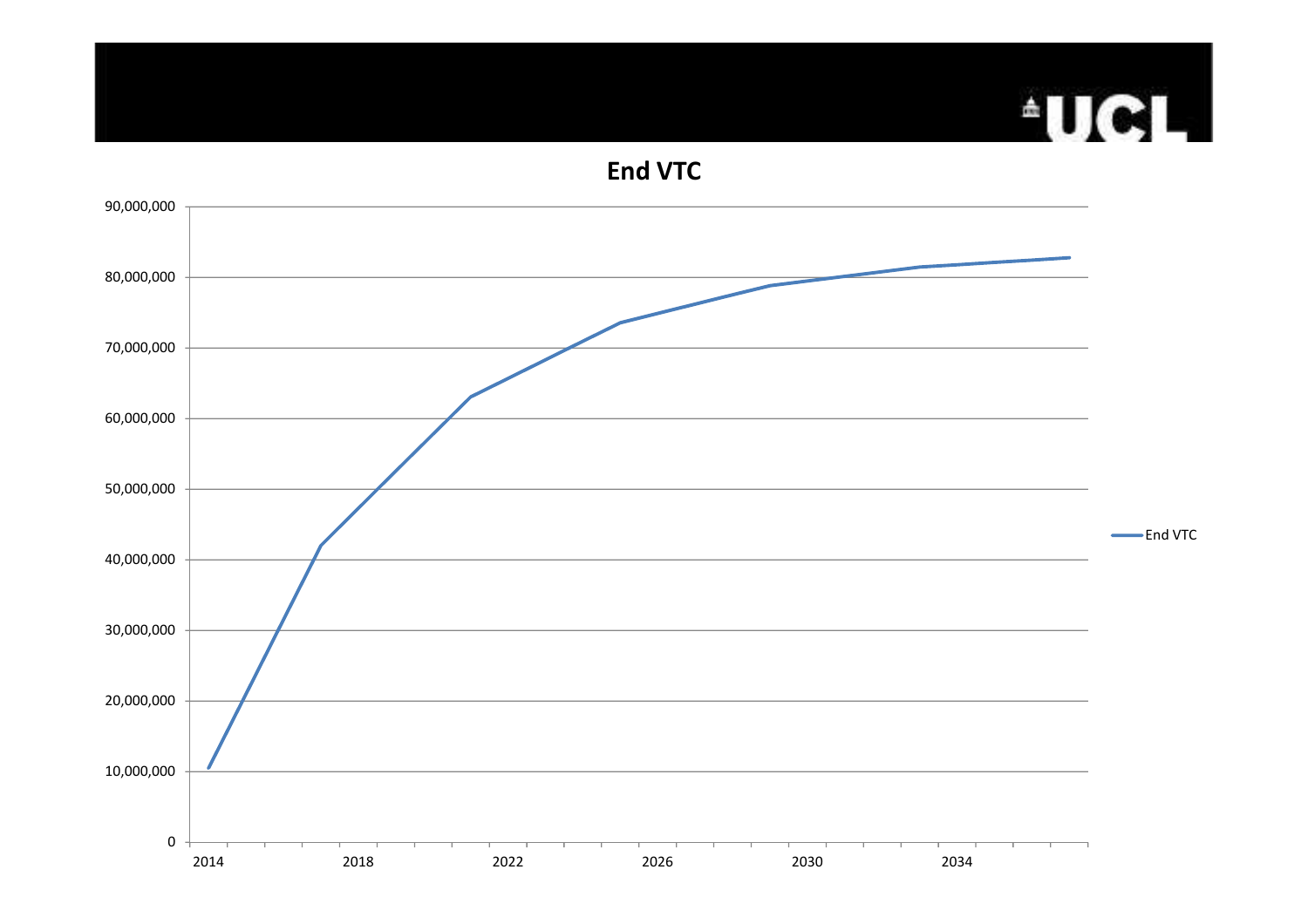#### **End NMC**

**FUCL** 

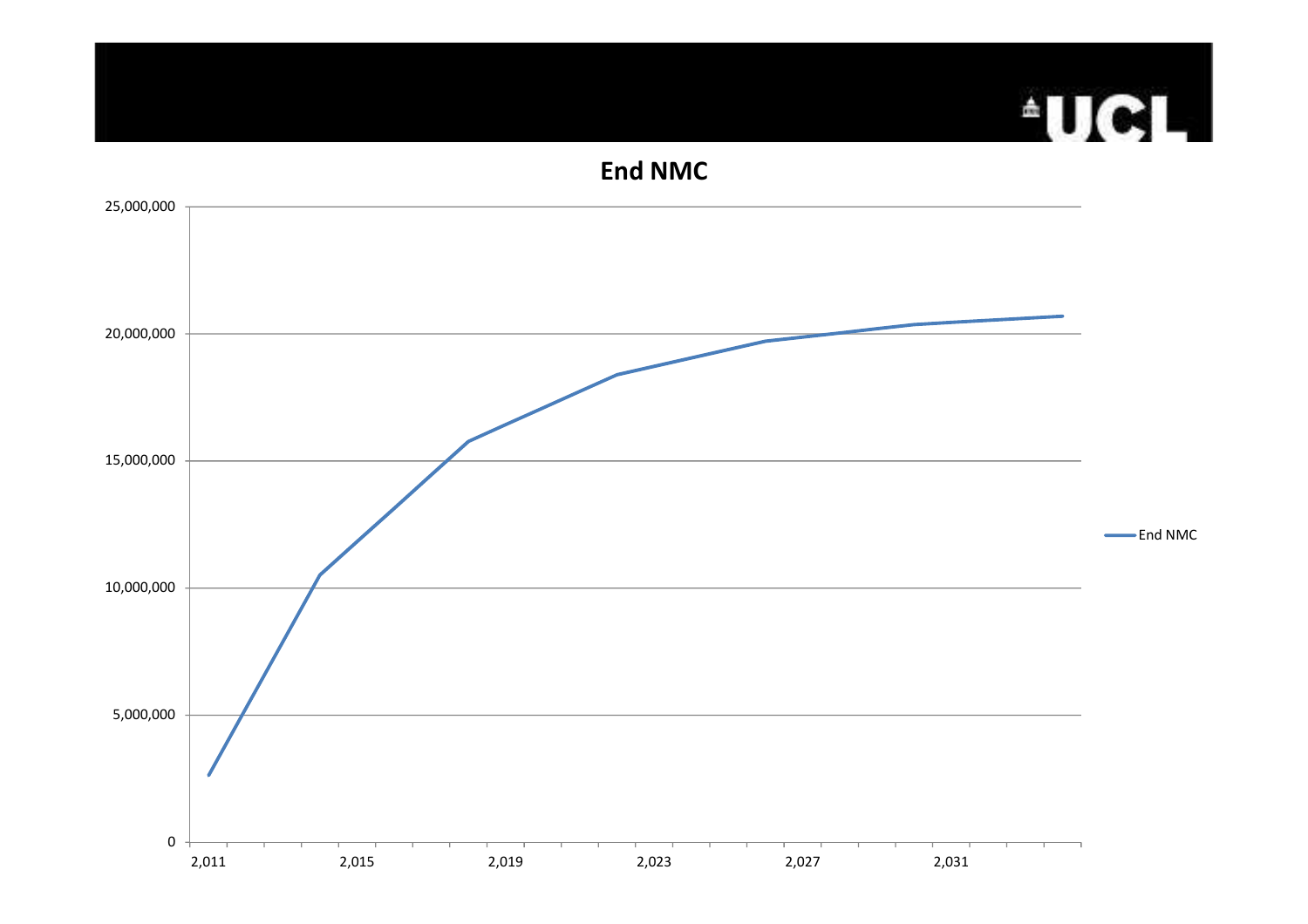## **ATIGLE**

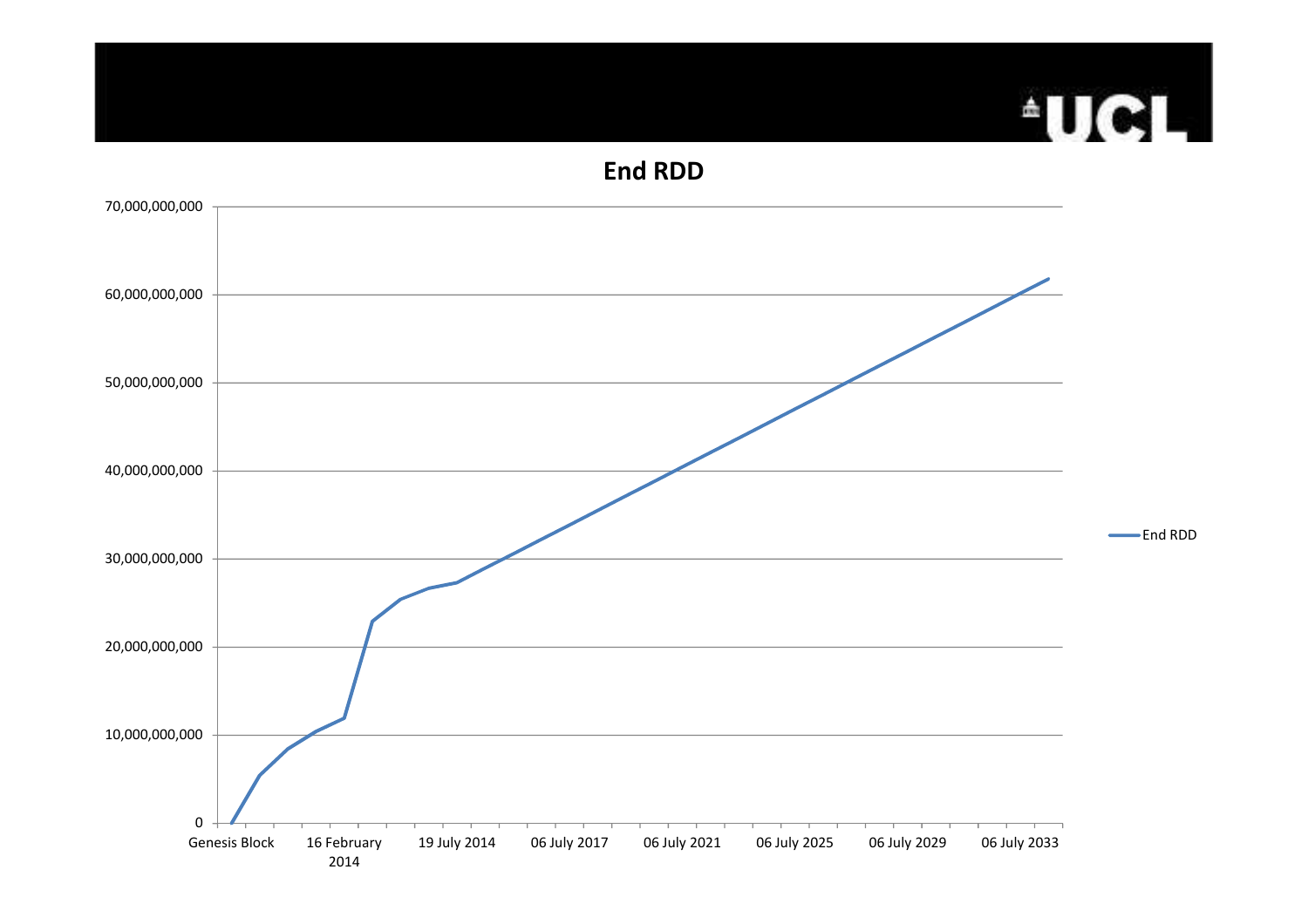## **AUCL**

| Reddcoin     |                         |                         |                  |                  |                |                 |                     |                       |
|--------------|-------------------------|-------------------------|------------------|------------------|----------------|-----------------|---------------------|-----------------------|
| <b>Block</b> | Reward Era              | RDD/block               | Year             | <b>Start RDD</b> | RDD Added      | End RDD         | <b>RDD Increase</b> | End RDD % of<br>Limit |
| $\mathbf 0$  | $\mathbf{1}$            | 10,000                  | Genesis Block    | $\pmb{0}$        | 10,000         | 10,000 Infinite |                     | 0.00%                 |
| 11           | $\mathbf 2$             | 545,000,000<br>Pre-Mine |                  | 10,000           | 5,450,000,000  | 5,450,010,000   | 54500000.00%        | 5.00%                 |
| 10,000       | $\mathbf{3}$            | 300,000                 | 02 February 2014 | 5,450,010,000    | 2,996,400,000  | 8,446,410,000   | 54.98%              | 7.75%                 |
| 20,000       | $\overline{\mathbf{4}}$ | 200,000                 | 09 February 2014 | 8,446,410,000    | 1,999,800,000  | 10,446,210,000  | 23.68%              | 9.58%                 |
| 30,000       | $\sqrt{5}$              | 150,000                 | 16 February 2014 | 10,446,210,000   | 1,499,850,000  | 11,946,060,000  | 14.36%              | 10.96%                |
| 140,000      | $\,$ 6 $\,$             | 100,000                 | 23 February 2014 | 11,946,060,000   | 10,999,900,000 | 22,945,960,000  | 92.08%              | 21.05%                |
| 190,000      | $\overline{7}$          | 50,000                  | 10 May 2014      | 22,945,960,000   | 2,499,950,000  | 25,445,910,000  | 10.89%              | 23.34%                |
| 240,000      | $\,$ 8 $\,$             | 25,000                  | 14 June 2014     | 25,445,910,000   | 1,249,975,000  | 26,695,885,000  | 4.91%               | 24.49%                |
| 290,000      | $\overline{9}$          | 12,500                  | 19 July 2014     | 26,695,885,000   | 624,987,500    | 27,320,872,500  | 2.34%               | 25.07%                |
| 815,600      | 10                      | 3,125                   | 06 July 2014     | 27,320,872,500   | 1,642,500,000  | 28,963,372,500  | 6.01%               | 26.57%                |
| 1,341,200    | 10                      | 3,125                   | 06 July 2015     | 28,963,372,500   | 1,642,500,000  | 30,605,872,500  | 5.67%               | 28.08%                |
| 1,866,800    | 10                      | 3,125                   | 06 July 2016     | 30,605,872,500   | 1,642,500,000  | 32,248,372,500  | 5.37%               | 29.59%                |
| 2,392,400    | 10                      | 3,125                   | 06 July 2017     | 32,248,372,500   | 1,642,500,000  | 33,890,872,500  | 5.09%               | 31.09%                |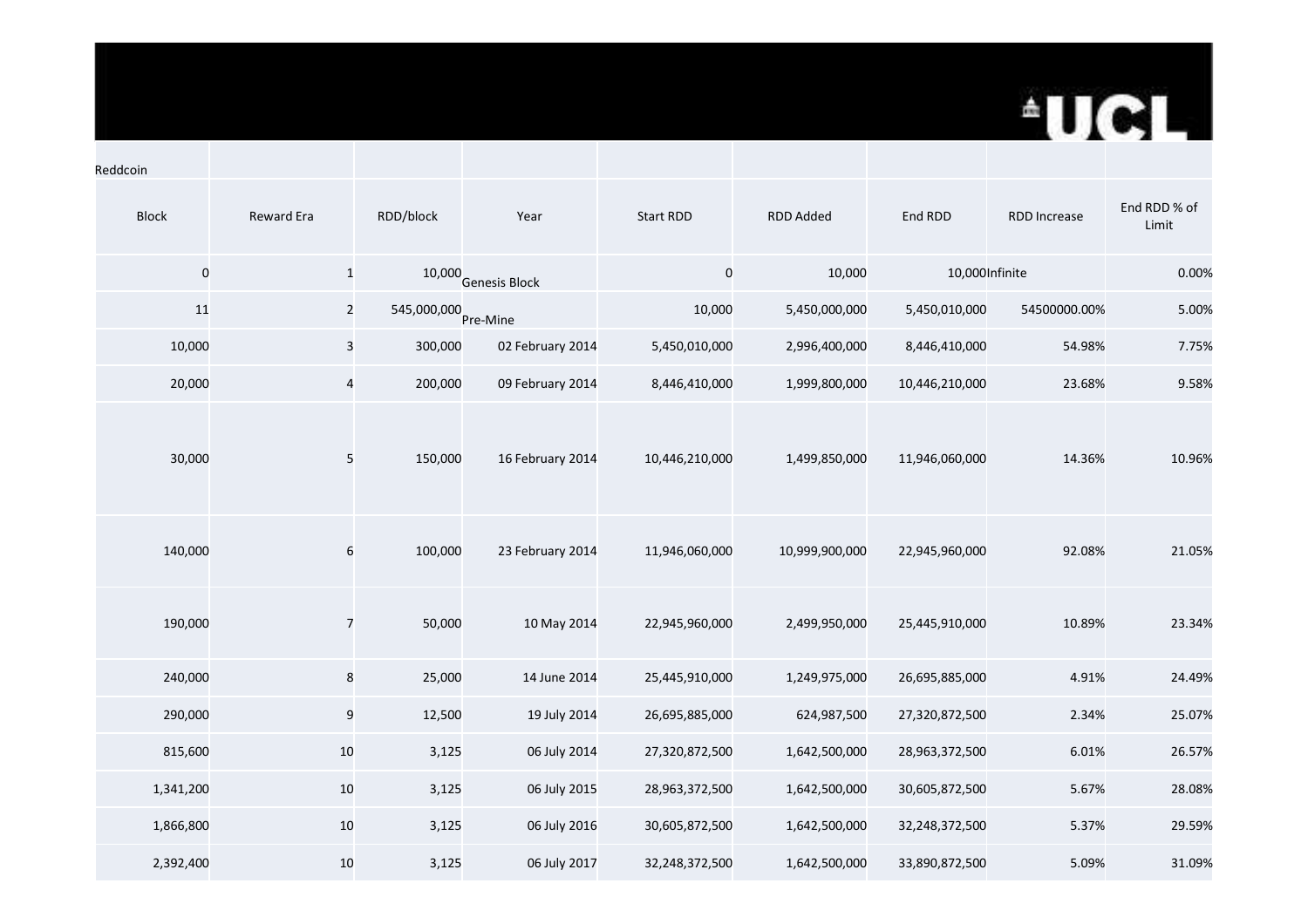## **FUCL**

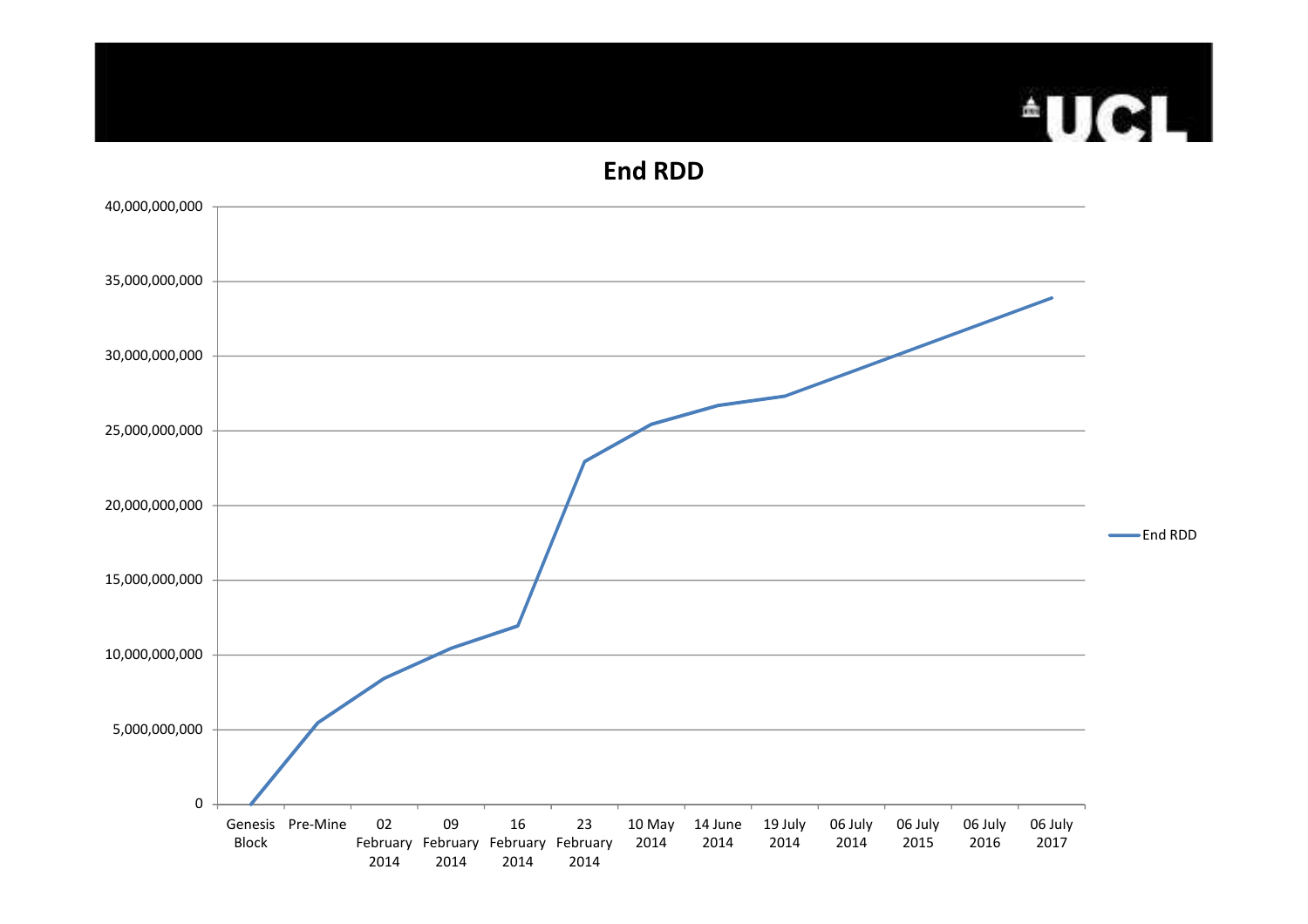#### **AUGL** Ę.